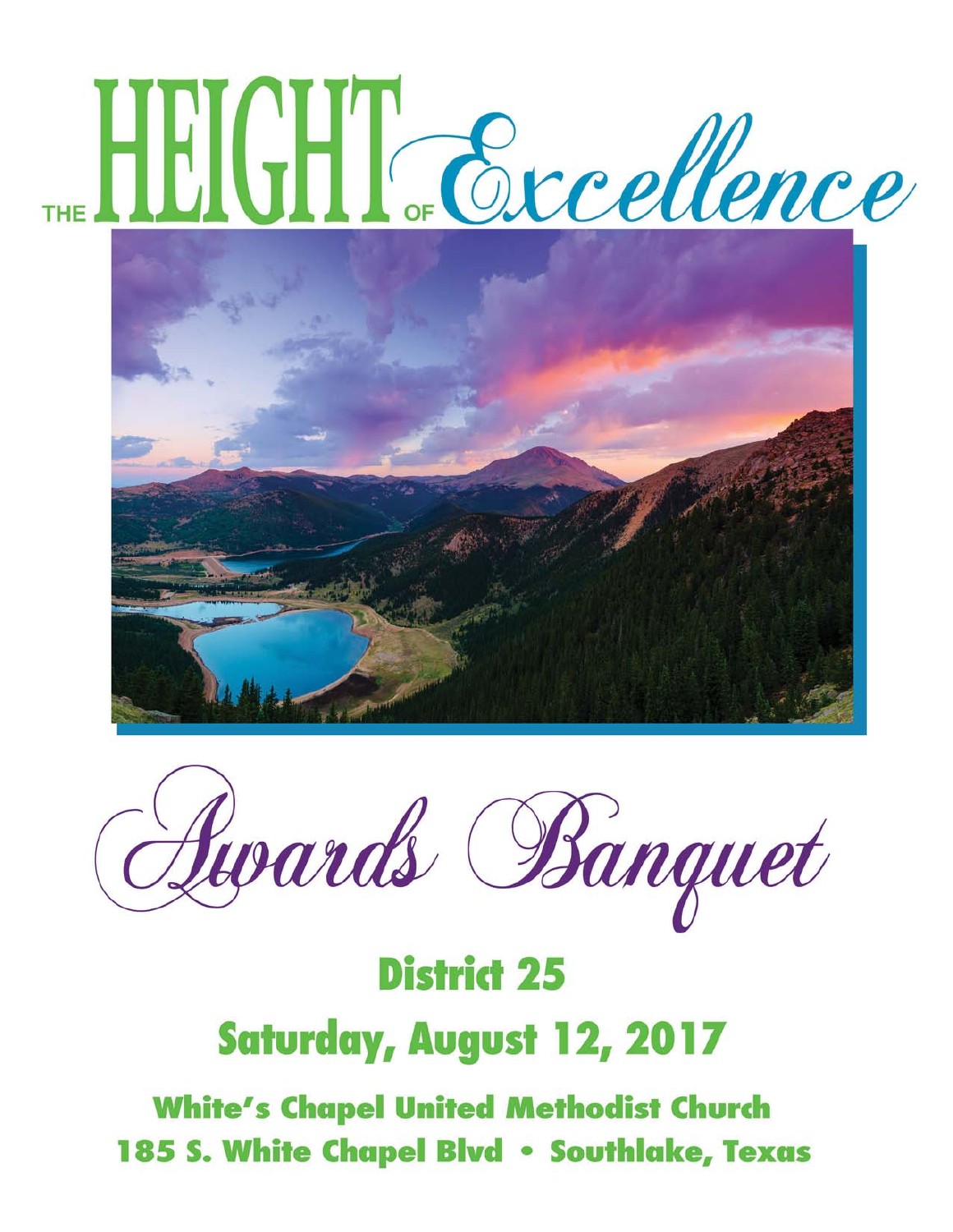### **Contents**

| $\overline{2}$ | Welcome                              |
|----------------|--------------------------------------|
| 4              | Membership and Marketing Awards      |
| 8              | <b>Education Awards</b>              |
| 14             | Club Awards                          |
| 17             | District Awards                      |
| 20             | Distinguished Clubs                  |
| 21             | Kaizen & District Director's Quality |
| 22             | Distinguished Areas & Divisions      |
| 23             | <b>Special Recognition Awards</b>    |
| 24             | Thanks To                            |
| 25             | District 25 Clubs 2016-2017          |
| 26             | Who We Are                           |
| 27             | Your 2016-2017 Leadership Team       |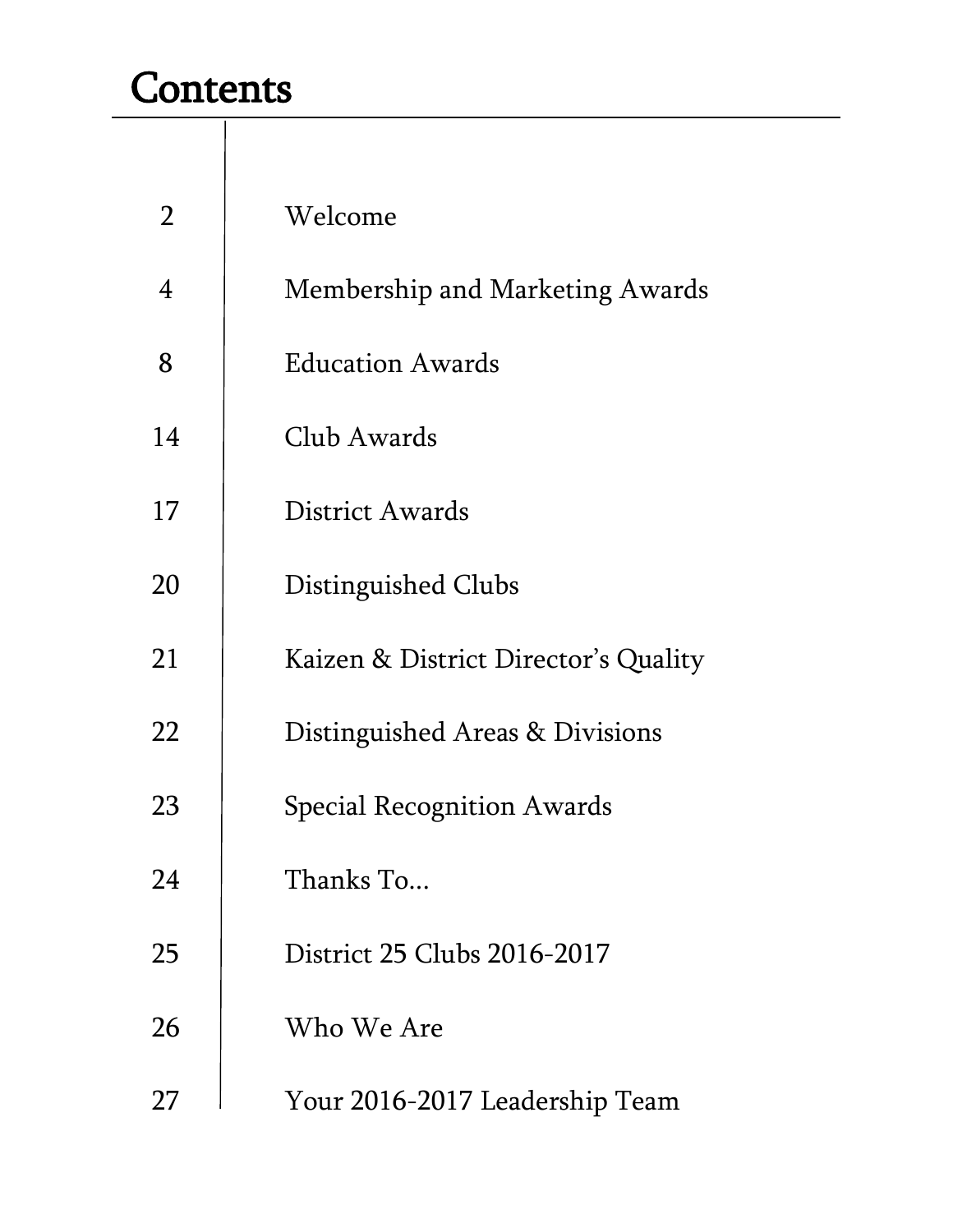



**Congratulations** to every member and club for all you have done to "Experience Excellence" in this 2016-2017 Toastmasters year!

I hope that you will continue in the coming year to put Excellence high on the list of what you want to achieve for yourself and your club. As one of our four Core Values, Excellence is at the center of our organization's philosophy. And our District's mission is to "support all clubs in achieving excellence."

It has been a great honor for me to be your district director this past year, the high point of six years of service to District 25's members and clubs. As I fulfilled my responsibilities during that time - whether it was at officer training, at a conference, or at a club meeting - I particularly enjoyed meeting you, our members. I loved to ask you about how your club was doing, to hear you give a speech, and to talk about your goals as a Toastmaster. Finally, I cannot tell you how thrilled I have been to see your names in this program, and in the programs of past Awards Banquets, and how thrilled I will be when I see your accomplishments that are yet to come.

My very best regards,

Jodie Sanders, DTM District Director 2016-2017

#### **Welcome fellow Toastmaster friends!**

Tonight we gather in the spirit of joy and celebration as we look back on this year of achievements. We pause and reflect on those individuals and clubs who seized the opportunities to STRETCH, REACH out and ACHIEVE goals in speaking and leadership. As we accomplish each of these, we build habits and "Experience Excellence." For, as Aristotle said, "We are what we repeatedly do. Excellence is not an act. It's a habit." For those who have accomplished this habit of excellence, we honor and recognize your efforts and successes.



We salute the District Officers—Distinguished Toastmasters Jodie Sanders, Greg Pick and Robi Ley—for a fabulous, fun and fantastic year full of wonderful contests, conferences and events. We give our District Director, Jodie Sanders, special congratulations and thanks for her unwavering enthusiasm and efforts to inspire and motivate each member of District 25 to Experience Excellence.

District officers, club officers, clubs and individual members this night is for YOU! Sit back, celebrate and put your hands together as we recognize the many achievements of our Toastmasters' year. Tonight we culminate the year with a climb to the **HEIGHT OF Excellence! ENJOY**!

Heartily,

Debra Sanford Awards Banquet Chair 2016-2017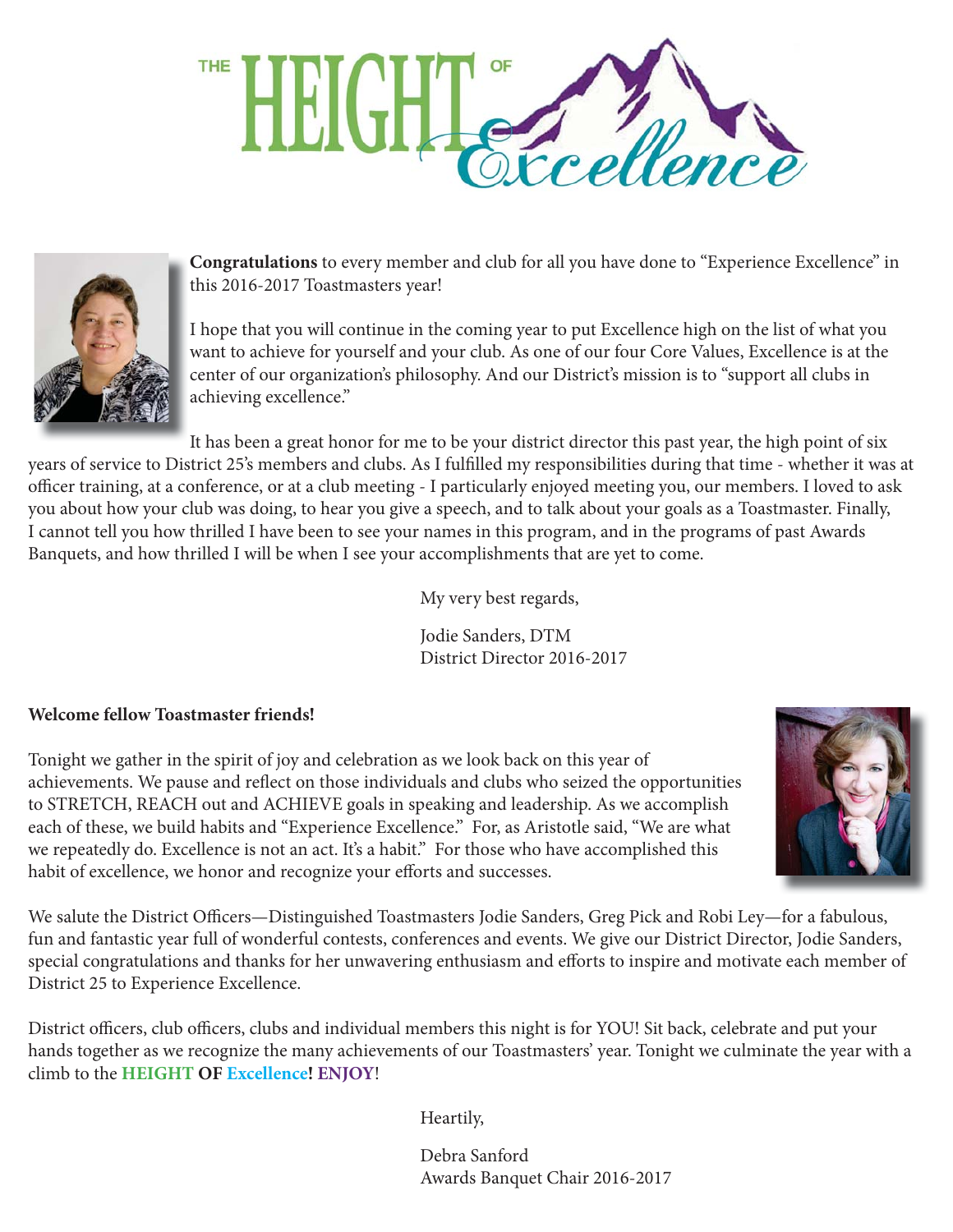#### Smedley Award

Clubs that add 5 or more new, dual, or reinstated members between August 1 and September 30 receive the Smedley Award and a ribbon from Toastmasters International.

| <b>Club Name</b>                 | <b>Members Added</b> |
|----------------------------------|----------------------|
| Mercedes-Benz Financial Services | 18                   |
| Logically Speaking               | 8                    |
| Crefmasters                      |                      |
| Dyess                            | 7                    |
| <b>UNTHSC</b>                    | 7                    |
| <b>SEAS Toastmasters</b>         | 6                    |
| Top Flight                       | 6                    |
| Wells Fargo Dallas/Ft Worth      | 6                    |
| Reveille                         | 5                    |
| WBC Toastmasters                 | 5                    |

#### Talk Up Toastmasters Award

Clubs that add 5 or more new, dual, or reinstated members between February 1 and March 31 receive the Talk Up Toastmasters Award and a ribbon from Toastmasters International.

| <b>Club Name</b>           | <b>Members Added</b> |
|----------------------------|----------------------|
| Brink's US                 | 15                   |
| <b>TAMU Law</b>            | 8                    |
| Las Colinas Communicators  |                      |
| Dyess                      | 6                    |
| <b>Flagship Speakers</b>   | 6                    |
| Roanoke Texas              | 6                    |
| Northwest Tarrant          | 5                    |
| Southlake                  | 5                    |
| Tip Top                    | 5                    |
| <b>UNTHSC Toastmasters</b> | 5                    |

#### Beat The Clock Award

Clubs that add 5 or more new, dual, or reinstated members between May 1 and June 30 receive the Beat the Clock Award and a ribbon from Toastmasters International.

| Club Name                       | Members Added | Club Name                        | <b>Members Added</b> |
|---------------------------------|---------------|----------------------------------|----------------------|
| Out On The Town                 |               | <b>AAFCU Flying Toasters</b>     | 6                    |
| <b>Connection Communicators</b> |               | World Renowned Grand Prairie     | 6                    |
| <b>Alliance Networks</b>        |               | Allied Electronics Spellbinders  | 5.                   |
| Bethesda                        | 7             | Las Colinas Communicators        | 5.                   |
| <b>Nationstar Inspires</b>      |               | Mitchell Confident Communicators | 5.                   |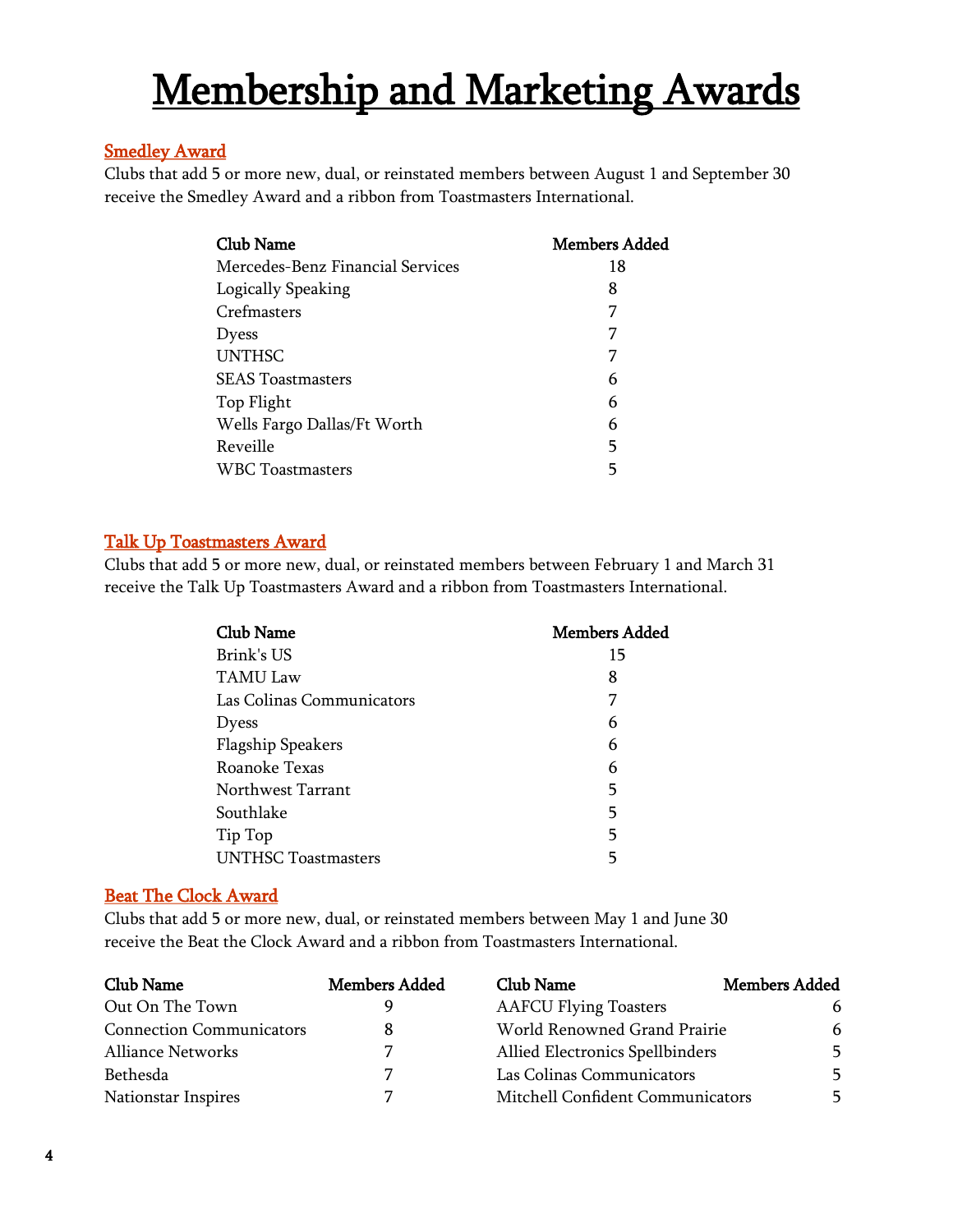#### Club Sponsor

Members who support the mission of the district by extending the benefits of the Toastmasters program and sponsoring the formation of a new Toastmasters Club may receive credit towards their Advanced Leader Silver and a successful club sponsor award certificate from Toastmasters International.

| Sponsor             | New Club                    | <b>Sponsor</b>        | New Club                    |
|---------------------|-----------------------------|-----------------------|-----------------------------|
| Pamela G. Benjamin  | <b>GM Financial Burnett</b> | Marylee D. Mims       | Passion -> Purpose -> Power |
| Christine M. Berend | Triumph Talk of the Town    | Jessica Marie Pallett | LibOrators                  |
| Charles P. Bowles   | <b>GM Financial Burnett</b> | Diana C. Patton       | Mitchell Confident Comm.    |
| Simi Dhaliwal       | <b>MLCC</b> Toastmasters    | Jon Perry             | LibOrators                  |
| Xiaoyi Crystal Dong | Passion -> Purpose -> Power | Rupinder Rai          | <b>MLCC</b> Toastmasters    |
| Katie Goodyear      | <b>Kroger Masters</b>       | Meaghan E. Regan      | Triumph Talk of the Town    |
| Cindy Hinckley      | Ursus Inspired              | Hester Schwarzer      | Something to Talk About     |
| Jack L. Landry      | Once Upon A Time            | Tracy L. Speyer       | Ursus Inspired              |
| Robi W. Ley         | Mitchell Confident Comm.    | Joyce V. Trimble      | Once Upon A Time            |
| Ryan Joseph Mesh    | <b>Kroger Masters</b>       | Marcelinda Williams   | Something to Talk About     |

#### Founders Award

Clubs help support the mission of the district by extending the benefits of the Toastmasters program and sponsoring the formation of a new Toastmasters Club. These clubs receive the Founders Award and a white ribbon from Toastmasters International.

#### Founding Club New Club

ACH Renaissance LibOrators AT&T Irving NOC Passion Purpose Power Connection Communicators Passion Purpose Power Fort Worth Project Mgmt Kroger Masters GMFinancial GM Financial Burnett Highway to Excellence Something to Talk About Mr. Cooper Speaks Once Upon a Time Nationstar Inspires Once Upon a Time

#### Founding Club New Club

Northwest Tarrant LibOrators Off the Cuff Ursus Inspired Out on the Town Something to Talk About SEAS Toastmasters **Kroger Masters** Southlake MLCC Toastmasters Top of Texas GM Financial Burnett World Renowned Grand Prairie Ursus Inspired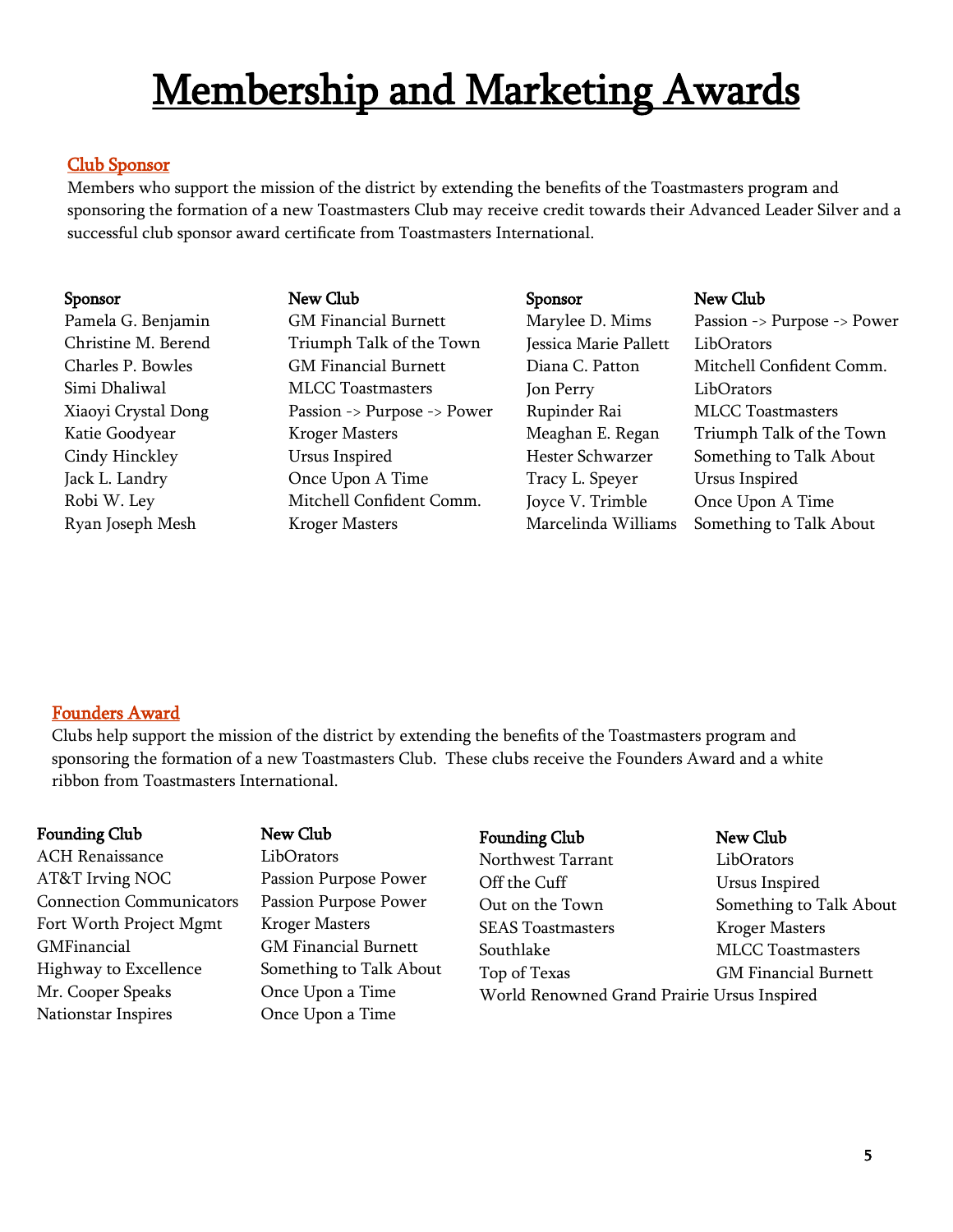#### Club Mentor

Members assigned by the District Director to serve six months as a club mentor for a newly chartered club may receive credit towards their Advanced Leader Silver and a successful club mentor award certificate from Toastmasters International.

Robert Beideck Kroger Masters Susan Carson MLCC Toastmasters Larry F. Core Something to Talk About Ken D. Dorsey **GM Financial Burnett** Jyothi R. Eppalapalli Once Upon A Time Mary Concepcion Giordano Kroger Masters Shannon L. Hills-Cline Ursus Inspired Steven Grant Killfoil Ursus Inspired

Mentor New Club Colin W Catto Passion -> Purpose -> Power Kay Kinser Mitchell Confident Comm.

Mentor New Club Wendy A. Knutson MLCC Toastmasters Jamie Leigh Pickering LibOrators Richard Allan Pickering LibOrators Laura L. Stewart **Once Upon A Time** Holly Trinh GM Financial Burnett

Jamaal T. Mellerson Triumph Talk of the Town Chris Raneri Passion -> Purpose -> Power Eva Renn Mitchell Confident Comm. Kimberlie Story Triumph Talk of the Town Bonne K. Stroman Something to Talk About

#### Club Coach

Members appointed to serve as a club coach and are successful in achieving Distinguished or better receive credit towards their Advanced Leader Silver and a successful club coach award certificate from Toastmasters International.

# Club Coach Club Name Year End Result Charles Condit NE Tarrant Distinguished

Joseph T. Barron Out On The Town Select Distinguished Sandra G. Barron Cut On The Town Select Distinguished Curtis R. Holland Speak Up New Life President's Distinguished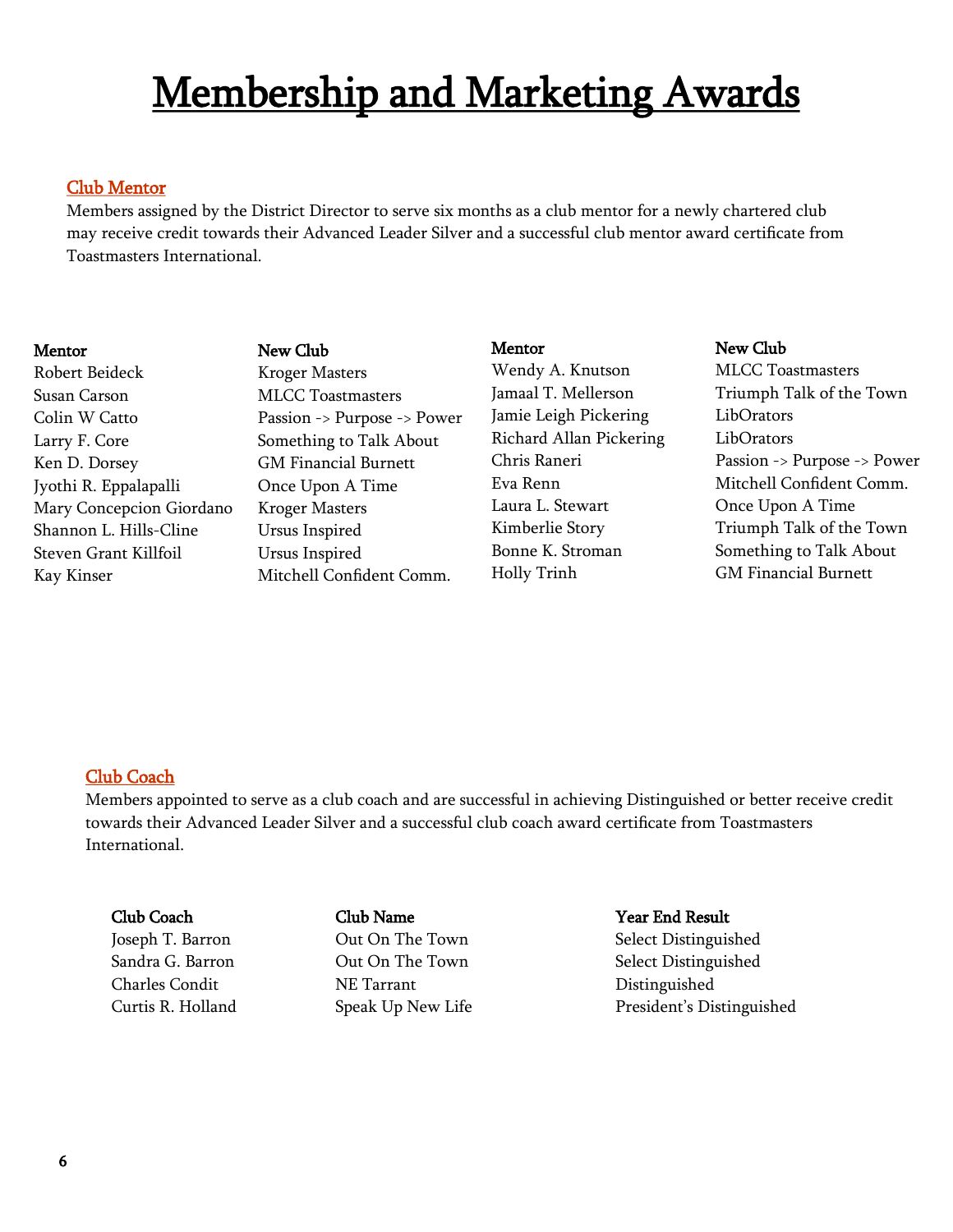#### Five Star Club

In order to receive the Five Star Club award, a club must submit semi-annual renewals on time during September and March, add 4 members, add 4 more members, and end the year with a base membership of 20 or net gain of 5.

AAFCU Flying Toasters Abilene Toastmasters Club 1071 ACH Renaissance Afterburners Airport Alliance Networks ARBOR Toastmasters Arlington Nooners Barrels and Banter Bethesda Brink's US Burleson Clearly Speaking Cleburne **Colleyville** Connection Communicators Crefmasters DG Toastmasters DTCC Dallas Dyess Electric Toasters Energizers Executive Leadership FAA Toastmasters Fighter Enterprise First Rate Flagship Speakers Flower Mound Fort Worth Project Management GMFinancial Golden Triangle Highway To Excellence Irving IT EGOS

Jacobs - Fort Worth Keller Communicators Lakeside Las Colinas Communicators LM Evening LM Executive Communicators Main Street Speakers Mercedes-Benz Financial Services Mitchell Confident Communicators Mr. Cooper Speaks Nationstar Inspires NCTCOG Toastmasters Nissan Northwest Tarrant Oh Thank Heaven Out On The Town Progressive Leaders of Denton Co. Roanoke Texas Sabre Classic Savvy Sayers Something to Talk About Southlake Southlake Reach for Success **Swesters** TCU Toastmasters Toastmasters of Instruction ToastStop Top Flight Top of Texas United Communicators UNTHSC Toastmasters Waco Texas Toasters WBC Toastmasters World Renowned Grand Prairie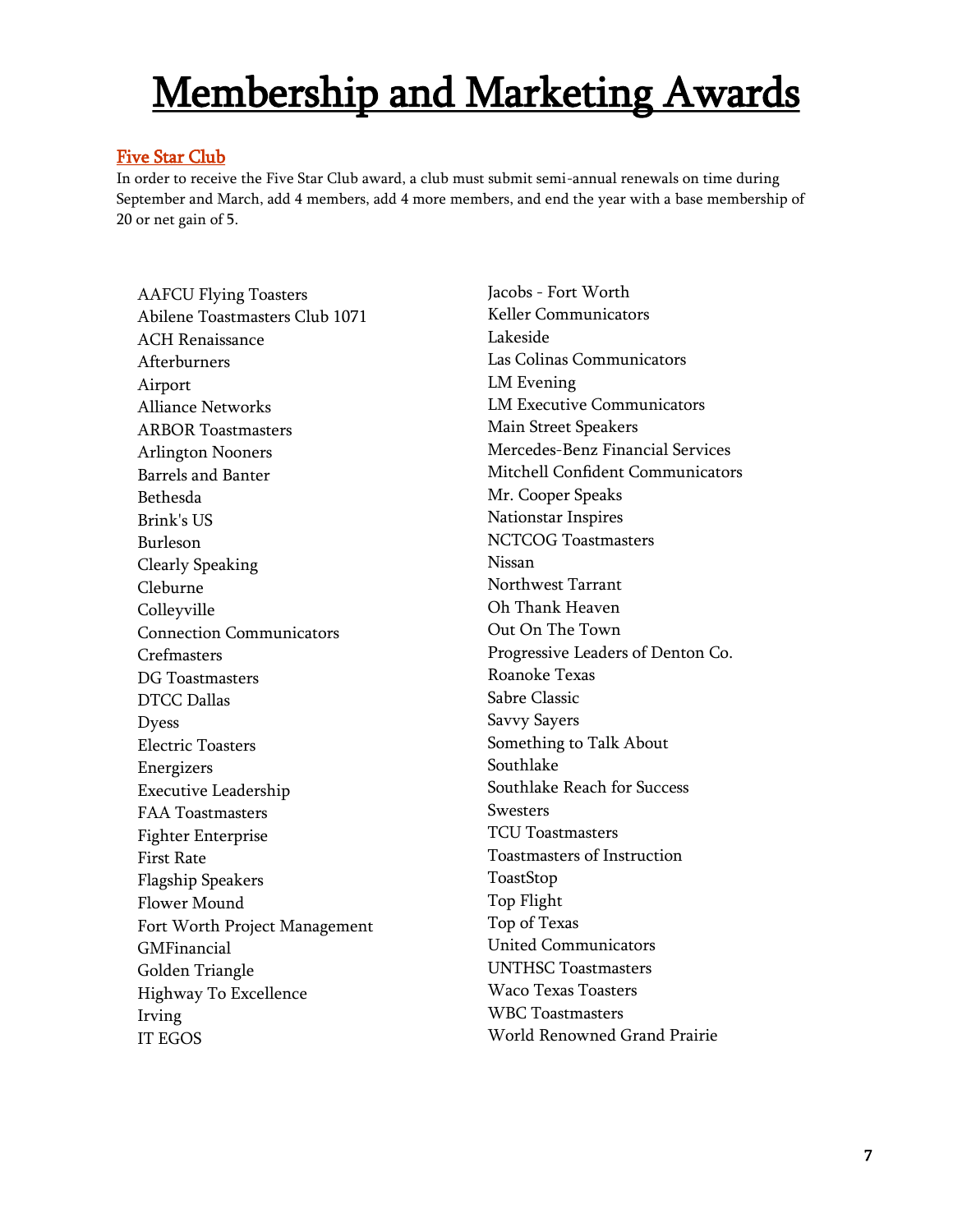#### Members Sponsoring Three or More Members

Barbara Ann Alvarez Darren Ferrar Gary Miller Greg Pick Michael N. Battaglino Marcheta Gardner Marylee D. Mims Jana D. Price Diggy Bell Mary Giordano Tahseen Mohammad Mark Reed Jeanene Bell Karen Hagar Scot Patrick Moran Ramesh V. Shaastri John G. Bergs Pat Hasty Paula M. Nidler Bonne K. Stroman Tom E. Brents **Cindy Hinckley Mark Stephen Novak** Sandy Swan Denise Brewer Mike Hoggard Diana C. Patton Shatese D. Teemer Teri Brown-Hudson Setma L. Maddox Jamie Leigh Pickering Rosita P. Timmons Juanita Louise Crain Laura M. Mason Richard Allan Pickering Gary Lee Webb

Jwon R. Wiggins

### Education Awards

#### Members Achieving Three or More Education Awards

Jordan Adkison Charles Condit Teri Angelique Jones Chris Raneri

Michael Asgill Bonnie Beth Crawford Steven Grant Killfoil Dennis M. Regan Edward B. Babino James A. Dent Raymond C. Kimber Jodie Sanders Andra Beatty Ken D. Dorsey Glenn Laidlaw Tony M. Small Robert J. Beideck Vicki A. Doyle Jack L. Landry Karyn R. Smith Pamela G. Benjamin Jyothi R. Eppalapalli John E. Miller Maria L. Smith John G. Bergs **Angela A. Fares** Marylee D. Mims Bonne K. Stroman Steven L. Blake Denise I. Gough Christopher T. Nichols Nathaniel C. Teeter Stephen E. Bomar Pat Hasty Jessica Marie Pallett Walter A. Thomas Charles P. Bowles Germon Earl Hill Diana C. Patton Michael Thompson Martin John Bradley Cindy Hinckley Kelly R. Pelkey Rosita P. Timmons Matthew G. Bunke Curtis R. Holland Crestes Pena Corester Move V. Trimble Susan Carson Aileen J. Hummel Greg Pick Mary E. Walker Bindumadhavi Chintha Arun Jayaraman Jamie Leigh Pickering Brady Watkins

Gary Lee Webb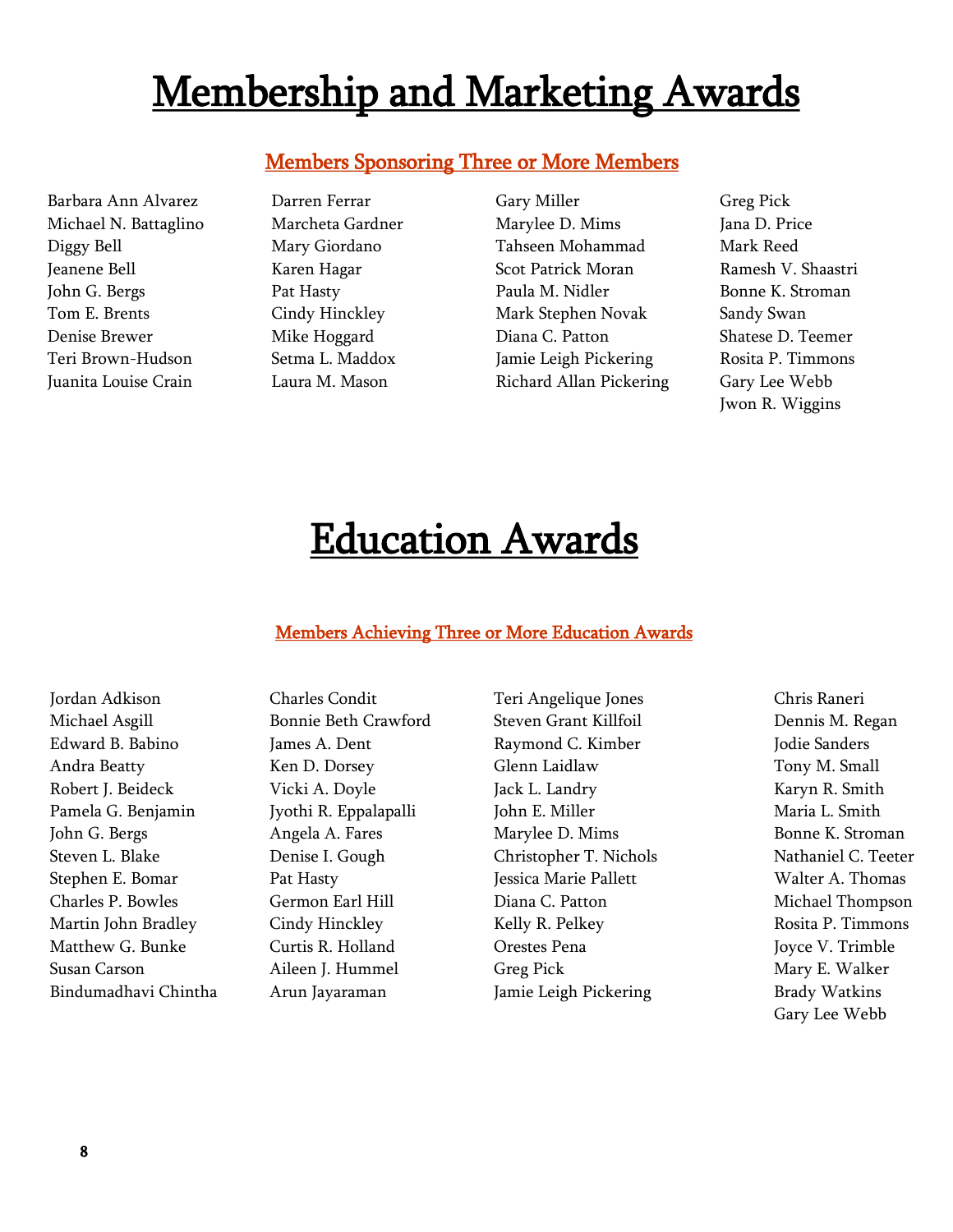#### Competent Communicator (CC)

Leonardo Aguilar Dora E. Aguilera Salman Ahmed Mariam Alam Andrea June Anderle Mariela M. Anderson Michael Asgill Winnie Ashton Ana-Maria N Baker Paula Carol Balch Frank Ball Milton Barnes Joseph T. Barron (2) Zadek Beard Larry E. Beaver Dorene Beck Ed Beekman Victor Bejar Cynthia Bell Barbara Louise Bender Shane Bender Pamela G. Benjamin John G. Bergs Emmanuel J. Bernadin Diep Besaw Ross E Bethany Jeri F. Bird Linda Jeanne Boecker Sara D. Boepple John Boldt Donald C. Boston Trudy C Boudreaux Claude Francois Bourgeois Karl W Bradley Martin John Bradley (2) Tom E. Brents Billy Bob Brigmon Keisha Latoya Brooks

Amber L. Brown Matthew G. Bunke Kathryn R. Burkhart Patti K. Burkhart Jara Butler Steven Craig Calame Ster Carey Beverly Jan Carlson Karen G Chamberlain Bindumadhavi Chintha James Glen Chlup G. Michael Christensen Mel Christenson Jaime E. Cobb Charles Condit Bettie Conklin Elicia Cook Nathan Thomas Cook Aaron Z. Cordroch Larry F. Core Louis Corprew Denise S Coulter Jason Cox Stephanie E. Coyle Bonnie Beth Crawford (2) Thomas Curl Farid Darabadey Mechelle Davidson Heather Ashley Davis Tabatha Debose Bryan D Dias Jesus P. Diaz Rebecca J Dobyns Tim Jordan Dodd Jessica J Dollarhide Vicki A. Doyle Pace Wade Dudley Larry Dwyer

Jyothi R. Eppalapalli Randle Kyle Eschberger Jason Essy Janice M Estep James T Fairchild Barbara Farmer Jeffery A. Faulkerson Reagan Ferguson Linda S. Fletcher Ninfa Ann Flewitt Al Flowers Steve F Foss Vanessa Foster Tania Frey Nathan E. Frick Renee Yvette Gaskin Mary Concepcion Giordano Cynthia R Glenn Worth C. Golightly Maria Gomez-Marino Michele S Gooch Susan E. Gover-Lee Smita Goyal Thomas E. Green Shirley Ruth Grissom Yvonne D. Hall Laurie L Hamilton Nicole Hanes Kosanovich Syed N Haq Drew Harnish Brandon Harper Jeremy Harris Diana Elaine Hartmann Wanda R. Hassard Deborah Delores Hassell Pat Hasty John Charles Hatler Jeanene F. Heilman

Gregg A. Heinzman Ron Hequet Germon Earl Hill (7) Cindy Hinckley Hadley M Hoff Cindy L Hoffman Curtis R. Holland Fatumata L. Holloway Jill E. House Tyler James Huffman Jim F. Hummel Winnie M. Hunter Graham Impey Aaron Ingraham Monisha Jain Noe F Jimenez Michael V. Johnson Olivia Jolly Jennifer D. Jones Teri Angelique Jones Shem T. Joseph Dario Jusino-Rodriguez Priya Karnik Roja Kasarla Truett Killian Raymond C. Kimber Antionette Marie King John P. King Mark A. Kingston Jason Lage Jack L. Landry Wasiu A Lawal Rhonda L. Layton Srikanth Leburu Barbara Lewis Landon R Lewis Teri Lewis Mark W Liston Marykay Liston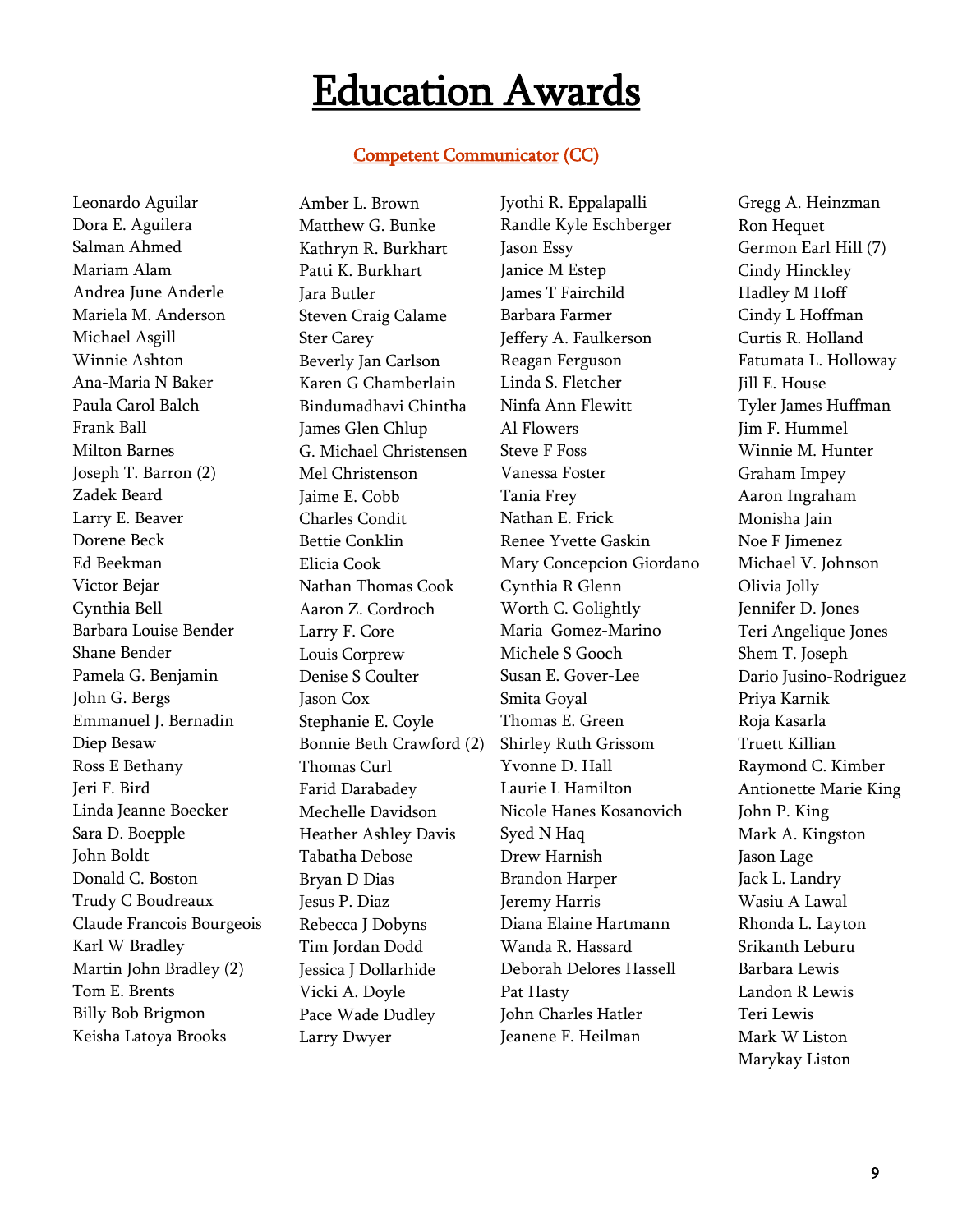Competent Communicator (CC)

Allen Lopez James H Lyon Dawud Mabon Sara Elena Man Kimberly Manuel-Buckles Boykin Maria Bobby J. Marion Kris Marques Andre Martin Daniel M. Martin Summer Martin Jessica Harvey Mason Jhonatan Mateus Jerry Lynn McAdams Randy McCasland Shirley McKee Jaya Mehta Vivek Mehta Lauren Midgley John E. Miller Suzette M Miller Marylee D. Mims Raja N Mir Marcus Mitias Jennifer D. Moore Victor Manuel Morales Ana Mosteller Laurence Musgrove Peter S. Najar Jeffrey C. Nall Tywanna L Neal Marah Nelson Terry L Neumann Loy Newton Christopher T. Nichols Julie Nichols Mike G Nicols Rhonda Nickerson

Paula M. Nidler Angie Nimmo Benjamin Matthew Norman Lynn Nutt Maria M. Ochoa Fred Oddo Sarinya Oliver Allan Ochieng Omollo Sondra K. O'Neal Kevin J. Orsak Shubha Pal Melanie Ann Pantoja David C. Papenmeier Kiwitta I. Paschal Brian R. Patterson Diana C. Patton (3) Wayne L Pavlik Kelly R. Pelkey Rafael Peralta Jon Perry Greg Pick (4) Jamie Leigh Pickering Vikram B. Pimplekar Dawn M Pitts John Wesley Powell Todd Quillen Carlos A Quintanilla Rahul Rajvanshi Alvaro Rangel Mendoza Yvonne Redic Janice W. Redmond Tamy R Reese Adam Reynolds Angie Hunter Richardson Adrian Rios Leahna Risi Erica L Rivers Barbara Rollins

Darren Christopher Roos Tina Rosado Sarah Rosenthal Greg J. Royster Gregory S Rumeser John Salkeld Cesar A Sanchez Jodie Sanders William Gordon Sandlin Phanindra Saraswathamma Harry Schneider Steven Schott Hester W. Schwarzer Maha Sengottiyan Victoria G Sicking Bhargavi Siddanati Jeetinder Singh Amos Skinner Jordan T Smart April D Smith D. Grant Smith James William Smith Cesar Solis Marilyn L Southwick Shirlee P. Sow Constantine Sparto Tracy L. Speyer Tina Marie Steed Dianne Stephens Jared B Stewart Mary Amanda Stewart Bonne K. Stroman Jeffery C. M. Stuart Coy B. Studer Adiv Sulaiman Sandy Swan Suzanne Sweeney Jonathan E Swiatocha

Raghuram Tadimeti Vandana Tanneru Sandra Tauzin Srilakshmi Tayi Sean K. Taylor Fernando R Tezaguic Walter A. Thomas Jennifer Tidmore Paul A. Tolman Gerardo Trevino-Garza Joyce V. Trimble (2) Mui Ying Angel Tse Teresa N.M.I. Tyler Steven Valenti Nalini R. Ved Desi A. Vicars Penny J Vieau Sara E. Wade Sabrina S. Walker Timothy Gene Waller Mitzi W. Ward David A. Watkins Ladeedra Watkins Larry A. Weatherholt Gary Lee Webb (3) Sharon A Webb Kristopher J Wheeler Tasha D White Alicia R Wilkerson Myriam Wilkerson Jeanette Williams Mathew Williams David Willis Shannon Wingo Ray A. Yanda Isaac Yanez Trennon J. Young Bert E. Yow Jenny L Zarate Ashley M Zimmer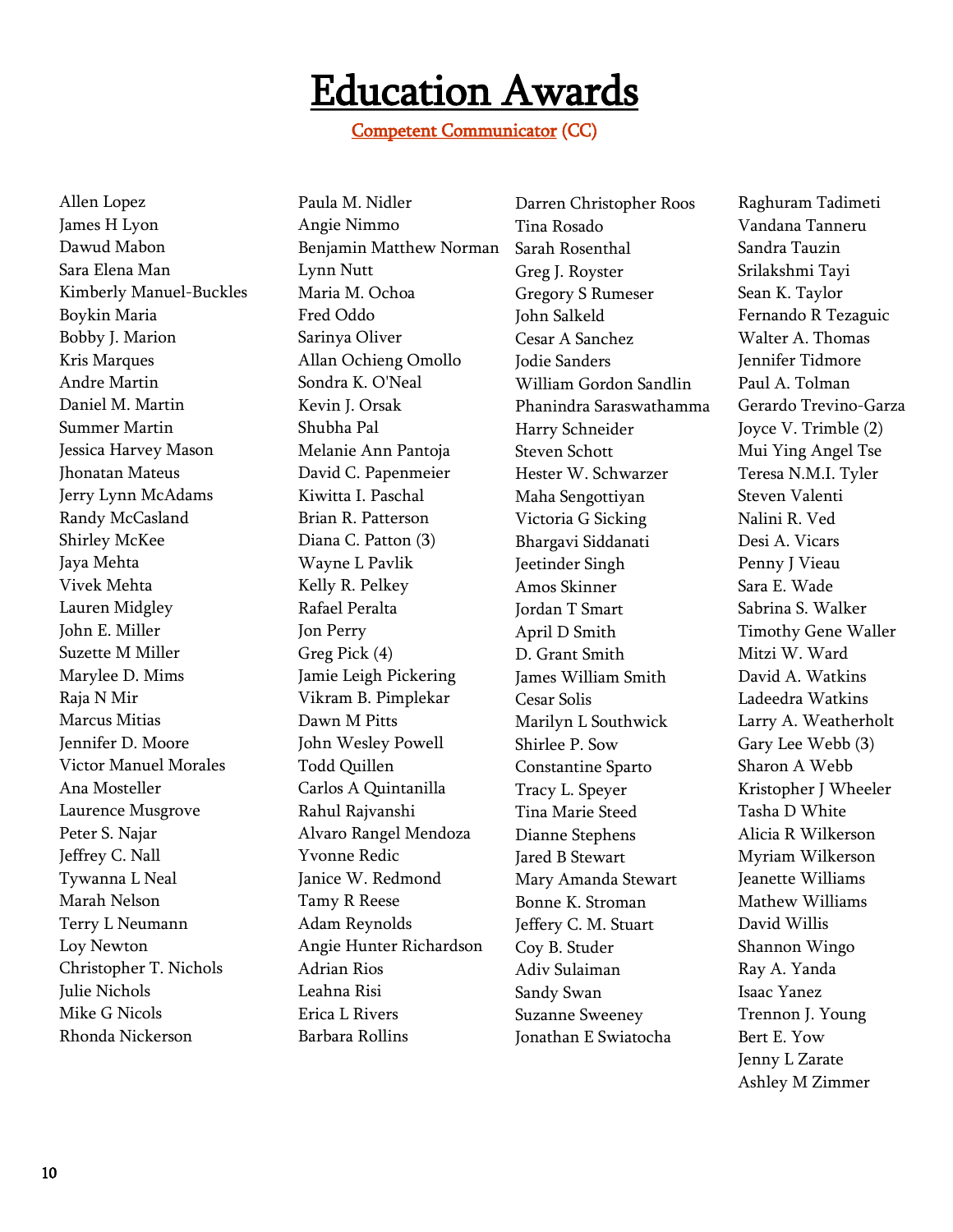Advanced Communicator

#### Bronze (ACB)

Jordan Adkison Mohammed Azam Edward B. Babino Kate G. Barlow Spencer M. Bartley Andra Beatty Robert J. Beideck Scott M. Benjamin Jill A. Brandenburg Stephen P. Calvert Susan Carson Jonna Chambers Sherry Chapa Mindy S. Cisco Vanneise Collins Charles Condit Mary M Croft Karen Renea Davis Connie M. Delzeit James A. Dent Suzanna M. Dooling Vicki A. Doyle

#### Silver (ACS)

Wendy Marie Alston Michael N. Battaglino Robert J. Beideck Sara D. Boepple Charles P. Bowles Kathy Brewer Emery W Burdine Bonnie Beth Crawford Ron Davis Suanna Davis

#### Gold (ACG)

Diggy Bell Pamela G. Benjamin Stephen E. Bomar Charles P. Bowles Karl W Bradley Jyothi S. Charyulu Karen L. Coleman Eugene B. Cone Bonnie Beth Crawford

Judy Lynn Eichhorst Jyothi R. Eppalapalli Mark D. Fenner Judy K. Gaman Isaac L Garcia Marcheta Gardner Renee Yvette Gaskin Kenneth J Gladden Sean Graf Daniel Henderson Thronn Hicks Germon Earl Hill (3) Nancy Honkomp Timothy S Huebner Gilbert W Hutchins George Joseph Biljana Karamehmedovic Jeannie M. Kenyon Steven Grant Killfoil Raymond C. Kimber Joe H King John P. King

Ken D. Dorsey Vicki A. Doyle Timothy Fields Donald Fisher Robert J. Fromelius Robert Hall Belinda Gonzalez Hampton Samuel D. Hartman Felicia Humphrey Arun Jayaraman Whitney Shea Kaberle

Tammy Davis Ken D. Dorsey Timothy Fields Mary C. Giordano Denise I. Gough Curtis R. Holland Aileen J. Hummel Jim F. Hummel Felicia Humphrey Wendy A. Knutson Ricky L. Landerman Jack L. Landry William R. Lastinger Charlotte Lenox Noadias Lima Bryan Lochhead Andrew M. Machen Cristina Macias Setma L. Maddox Michael A. Marquis Jacquelyn Martin Greg S. Mattison Dudley C. Mecum Lawrence F Mills Edgard Moses-Batson Nora O'Garro Donald Parker Orestes Pena Alicia J. Perez-Cojulun Benjamin A. Plopper Carmen E Post

Nora K. Loyd Andrew M. Machen Todd M. Marble Jennifer J. Martin Belinda Mays Teresa Mencke Jesse L. Mitchell Seth M. Moening Prakash N. Murthy Timothy O'Conner Jamie Leigh Pickering

Arun Jayaraman Glenn Laidlaw Laurie McKee Timothy O'Conner Diana C. Patton Quineka S. Ragsdale Dennis M. Regan Karyn R. Smith Maria L. Smith

Larry L. Prince Marie-Clare V. Prisco Jodie Sanders Alan Schonborn Veronica A. Sites James William Smith Tim A. Smith Konrad A Stoick Judson Stone Kimberlie C. Story Tyronda Strong Victor Su Clifton B. Theus Walter A. Thomas Stella L. Timmons Joyce V. Trimble Robert Lee Tyler Mathew Joseph Valastro Brady Watkins Gary Lee Webb (3) Bettie L. Williams David Willis Stan Yoder

Richard Allan Pickering Chris Raneri Debra Sanford Veronica A. Sites McKee Smith Nicole Smith Bonne K. Stroman Francisco Torres Daniel A Valdez Gary Lee Webb (3) Jwon R. Wiggins

Bonne K. Stroman Nathaniel C. Teeter Michael E. Thompson Rosita P. Timmons Holly Trinh Mary E. Walker Gary Lee Webb (2) Curtis Wesley Louisa M. Whitehead

11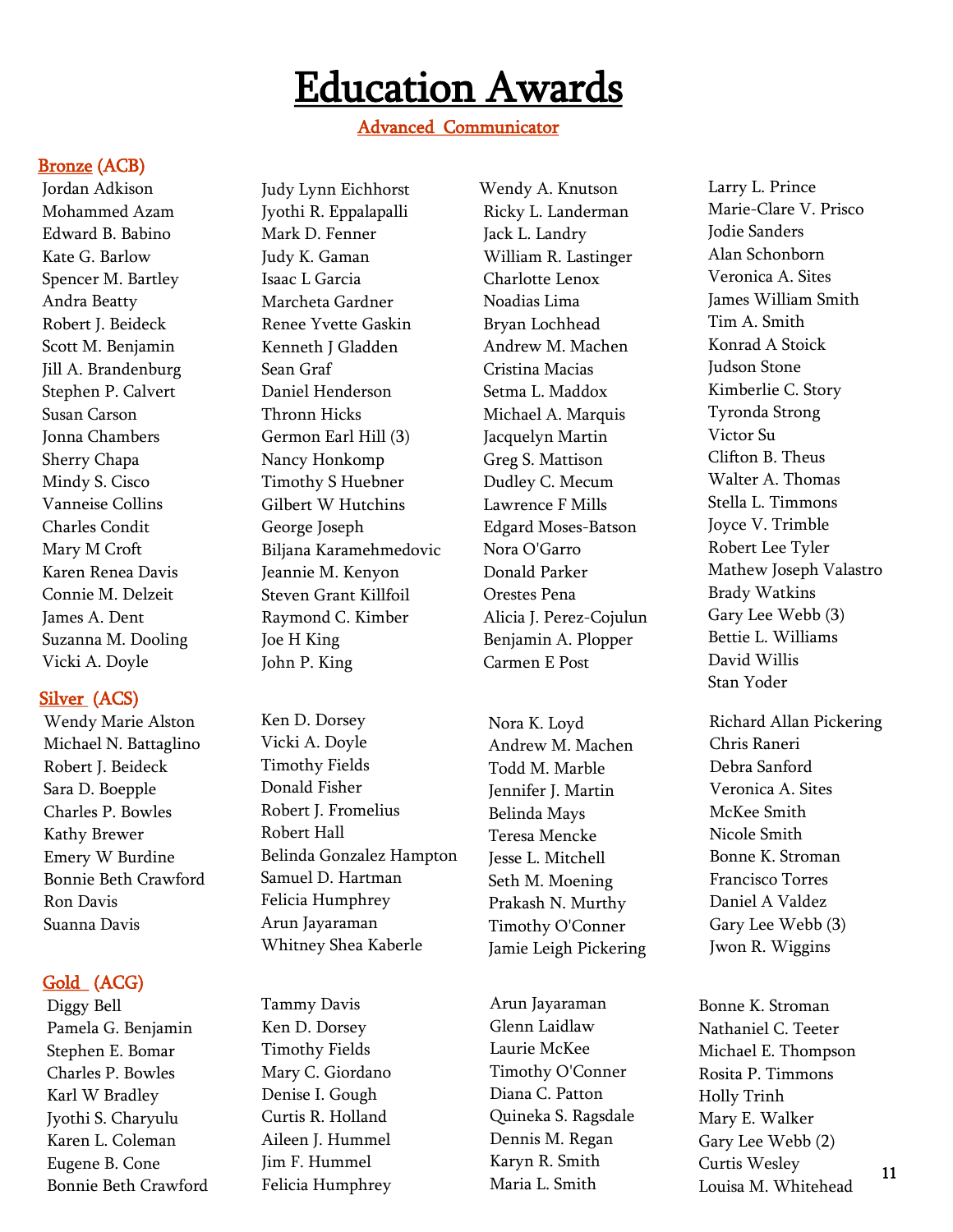#### Competent Leader (CL)

David Adams Jordan Adkison Michael Asgill Tommy J. Atkins Edward B. Babino Marvin R Bailey Sara Katherine Baker Andra Beatty Pat Beaty Robert J. Beideck Jeanene Bell Scott M. Benjamin John G. Bergs (2) Jeri F. Bird Candy Bowens Martin John Bradley Kathy Brewer Alexia Brooks Amber L. Brown Anne Marie Brown Mechelle V. Bruton Ryan J. Buck Laura Campos Susan Carson Karen G Chamberlain Lindsay Erin Chartier Bindumadhavi Chintha Chris N. Cloutier Charles Condit Stephanie E. Coyle Bonnie Beth Crawford Megha S. Das Connie M. Delzeit Craig Doe Vicki A. Doyle William D. Easley Judy Lynn Eichhorst Linda S. Fletcher John Edward Ford Vanessa Foster Randel Fry

Judy K. Gaman Isaac L Garcia Jacob Garcia Edward C Gibson Cynthia R Glenn Michele S Gooch Susan E. Gover-Lee Sean Graf Elizabeth Joy Gray Rachel Grimes Michael M. Hagin Kyle Hammond Nicole Hanes Kosanovich Deborah Delores Hassell Pat Hasty (2) Lisa Herrick Debra Hicks Virginia H. Hill David Himmelstein Curtis R. Holland (2) Martis Hollis Jill E. House Aileen J. Hummel Dena Jackson Renada Jackson Michael Vincent Johnson Olivia Jolly Teri Angelique Jones Sagar Kanakameti Toni Karimazondo Raymond C. Kimber Denise Kirby Aja Kneeland Glenn Laidlaw Ricky L. Landerman Jack L. Landry April Lewis Robi W. Ley Noadias Lima Pamela Lynn

Robert E Madera Rajasekharbabu Makanaboina (2) Sara Elena Man Kruthika Manoharan Kris Marques Joseph Martin Daniel Martinez Sarah J Mata Tammy L. McCormick (2) Patrick McGehearty Latasha N. McGlory Aaron McWhorter Jaya Mehta Jamie Merritt Paul Meyer Gary Miller Marylee D. Mims (4) Victor Manuel Morales Ana Mosteller Venkat Munagala Tiffany N. Nash Christopher T. Nichols Edgar Olougouna Sondra K. O'Neal Sheba E. Panicker Melanie Ann Pantoja Donald Parker Stephen D Paxton Kelly R. Pelkey Chinh D. Pham Vikram B. Pimplekar Lindsay C Polyak Carmen E Post Susan J. Powell Carlos Ramses Pulido Murali Ramachandran Swetha Rao Angie Hunter Richardson Heather Marie Rippetoe Leahna Risi

Andrew Robinson Sandra V. Rosas Clifford Gail Rutledge Joyce R. Schaffer Emily Seamster Ranjan Sharma Victoria G Sicking Carolyn S. Sims Jeetinder Singh Shirlee P. Sow Victoria R. Stevenson Jared B Stewart Konrad A Stoick Rebecca L. Stokes Rebekah Stolley Bonne K. Stroman Coy B. Studer Raghuram Tadimeti Vandana Tanneru Amanda S. Taylor Clifton B. Theus Billie Torres Gerardo Trevino-Garza Joyce V. Trimble (2) Jeannie Turley Robert Lee Tyler Melva J. Valentine Tonya R. Velasquez Desi A. Vicars Sara E. Wade Lisa M Wagner Mary E. Walker Brady Watkins Larry A. Weatherholt Gary Lee Webb (3) Gloria D. Wiggins Bettie L. Williams Mathew Williams Brenda Wilson Shannon Wingo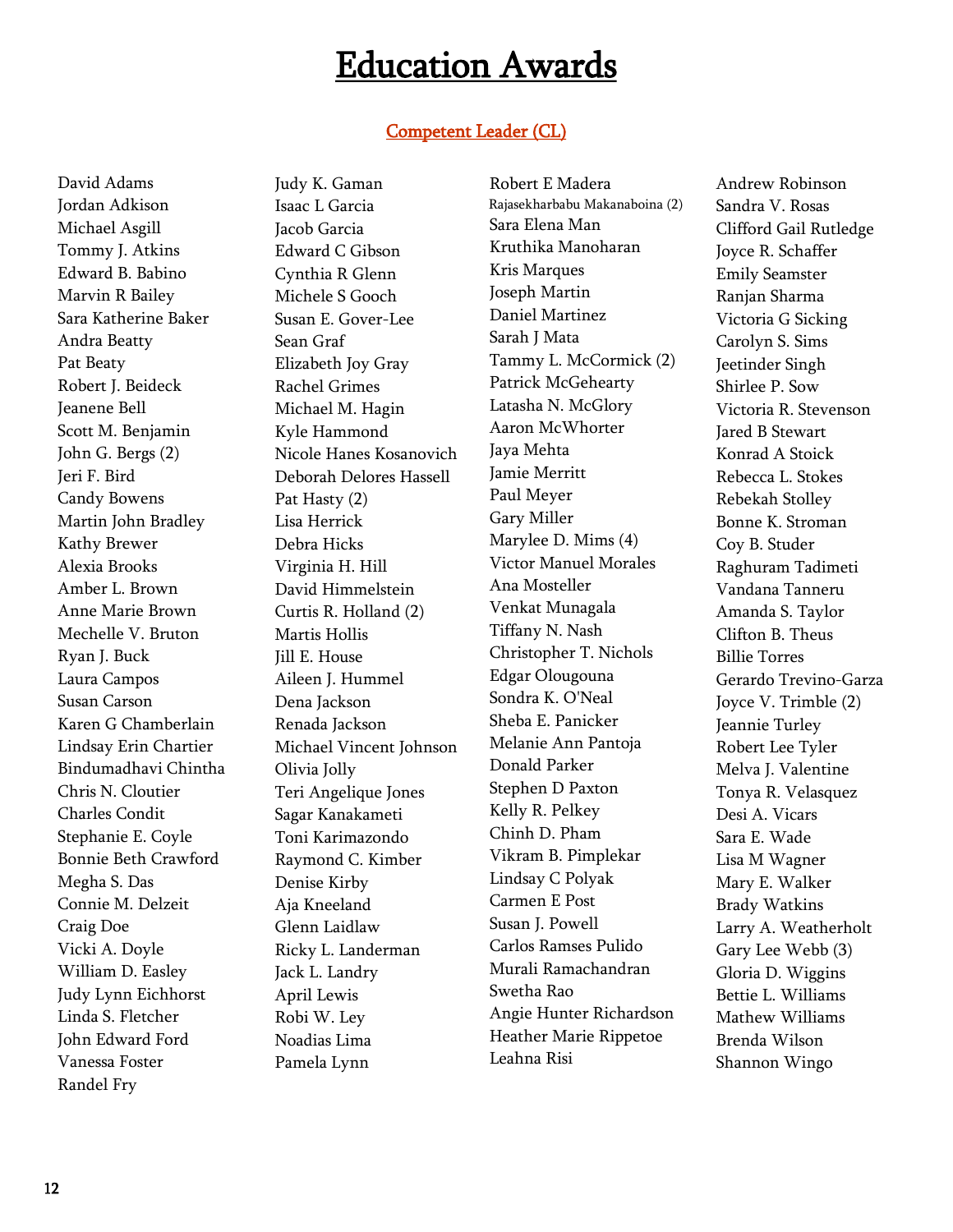Advanced Leader Bronze (ALB)

Jordan Adkison Folashade Cecilia Ariyibi Michael Asgill Edward B. Babino Kate G. Barlow Sara M. Beall Andra Beatty Robert J. Beideck Pamela G. Benjamin Charles P. Bowles Martin John Bradley Susan Carson Jonna Chambers Jyothi S. Charyulu Bindumadhavi Chintha Charles Condit Eugene B. Cone Kevin R Cook Amanda G. Crow Ken D. Dorsey

Vicki A. Doyle Caroline M. Dunn Jyothi R. Eppalapalli Jaide Brown Flynn Mary D. Gano Marcheta Gardner Craig Alan Gjelsten Ariner Graham Samuel D. Hartman Pat Hasty Thronn Hicks Cindy Hinckley James Jeffers Teri Angelique Jones George Joseph Carrie Kang Mady Killfoil Steven Grant Killfoil Raymond C. Kimber Glenn Laidlaw

Jack L. Landry Sonia E. Leonard Setma L. Maddox Robert E Madera Sarah J Mata Aaron McWhorter Jamaal T. Mellerson Lawrence F Mills Rebecca J. Moore Renola M. Murph Christopher T. Nichols Daniel A. Ordonez Eloy Alberto Pascal Diana C. Patton (2) Kelly R. Pelkey Orestes Pena Alicia J. Perez-Cojulun Janice D. Peterson Greg Pick Jamie Leigh Pickering

Benjamin A. Plopper Tina Rosado Jodie Sanders Debra Sanford Kimberly M. Schubert Wanda J. Smith Laura L. Stewart Judson Stone Anna L. Storks Bonne K. Stroman Sandy Swan Walter A. Thomas Susan M. Thompson Pem Tomaselli Joyce V. Trimble (2) Brady Watkins Gary Lee Webb (3) Jwon R. Wiggins

#### Advanced Leader Silver (ALS)

Curtis J. Bauter Steven L. Blake Stephen E. Bomar Matthew G. Bunke Tonya L. Cotton James A. Dent

Angela A. Fares Richard J. Gonzales Denise I. Gough Jennifer J. Martin John E. Miller Barbara H Mills

Jessica Marie Pallett Diana C. Patton Chris Raneri Dennis M. Regan Tony M. Small Karyn R. Smith

Maria L. Smith Bonne K. Stroman Nathaniel C. Teeter Michael E. Thompson Rosita P. Timmons Joyce V. Trimble Gary Lee Webb

#### Distinguished Toastmaster Award

The Distinguished Toastmaster Award is the highest recognition bestowed by Toastmasters International. The award reflects outstanding communication and leadership skills

Curtis J. Bauter Steven L. Blake Stephen E. Bomar Matthew G. Bunke Tonya L. Cotton Tammy Davis James A. Dent

Angela A. Fares Richard J. Gonzales Denise I. Gough John E. Miller Danny C. Mok Jessica Marie Pallett David C. Papenmeier Diana C. Patton Dennis M. Regan Tony M. Small Karyn R. Smith Maria L. Smith

13 Bonne K. Stroman Nathaniel C. Teeter Michael E. Thompson Rosita P. Timmons Joyce V. Trimble Gary Lee Webb Curtis Wesley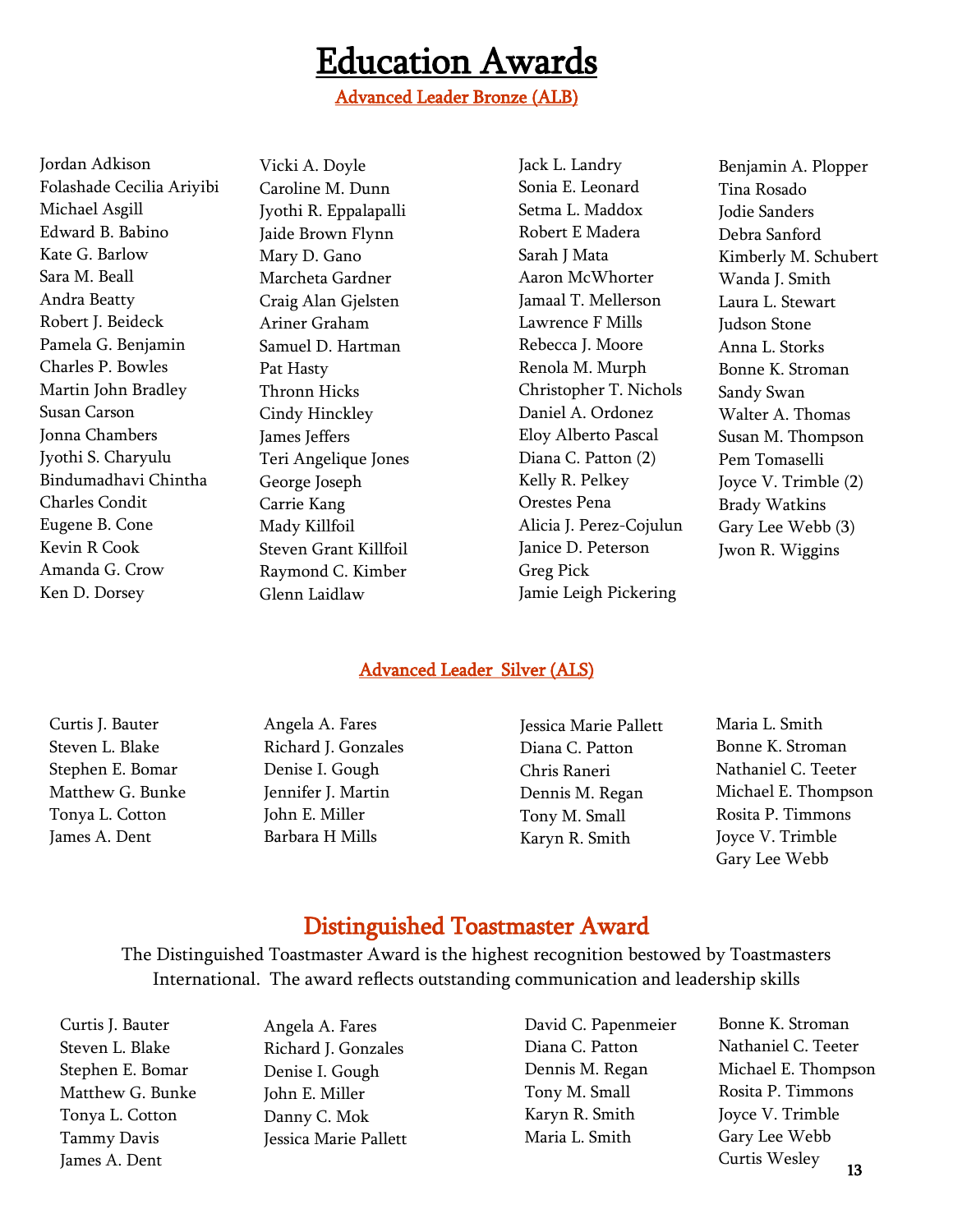### Club Awards

#### Super 7 Award

Clubs in which all seven officers attend district sponsored training during each period are awarded the Super 7 award ribbon for each period.

#### Summer 2016

Afterburners Airport ARBOR Toastmasters Arlington Nooners AT&T Irving NOC Bethesda BNSF Toastmasters Centex Clearly Speaking Clearly Speaking Cleburne Dyess Electric Toasters

Highway To Excellence Irving Lakeside LM Evening Main Street Speakers MidCities Achievers MotorMouths Off The Cuff Progressive Leaders of Denton Co. Project Mgrs & Systems Engineers Roanoke Texas Sabre Classic

Savvy Sayers Skymasters Smooth Talkers Soapbox Heroes Speakers Exchange Talk Blue Top Notch TM - TNT Top of Texas Waco Texas Toasters WBC Toastmasters World Renowned Grand Prairie

#### Winter 2016-2017

AAFCU Flying Toasters Afterburners ARBOR Toastmasters AT&T Irving NOC Centex Clearly Speaking Denton Flagship Speakers Golden Triangle

Heart of Texas Bridge Gappers Highway To Excellence Irving Lakeside Las Colinas Communicators Northwest Tarrant Off The Cuff Out On The Town

Passion -> Purpose -> Power Savvy Sayers Skymasters Something to Talk About Toastmasters of Instruction Top Notch TM - TNT Waco Wordsmiths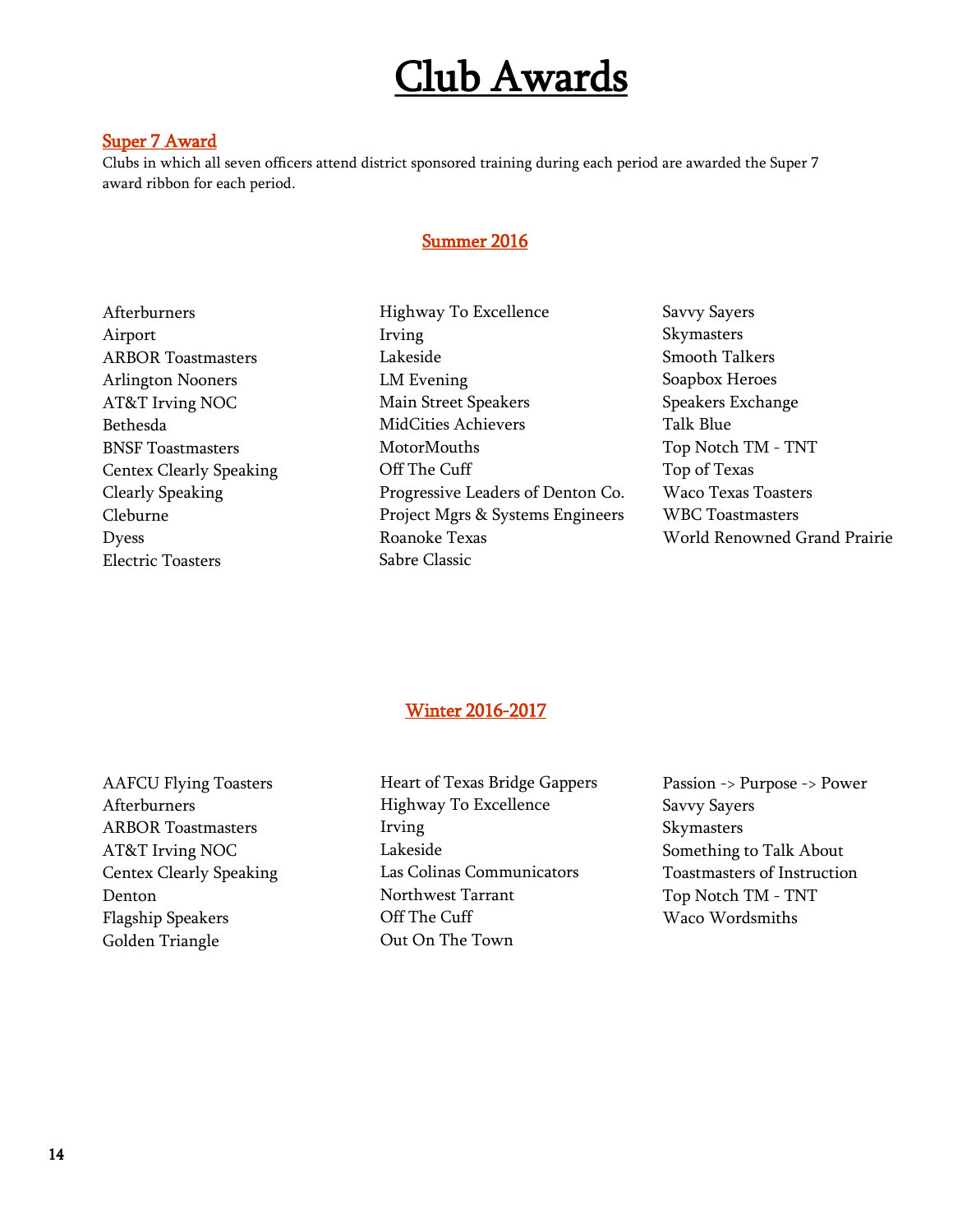### Club Awards

Clubs can achieve the Pacesetter award by exceeding each of their four primary Distinguished Club Program goals by one or completing five goals by January 31. Clubs may receive up to five Pacesetter awards.

#### Pacesetter Excellence in Education 5+ Competent Communicator Awards

Bethesda Clearly Speaking Keller Communicators Mansfield Sunrise

MidCities Achievers Vizient

#### Pacesetter Excellence in Education 3+ Advanced Communicator Awards

ACH Renaissance Afterburners ARBOR Toastmasters Arlington Nooners AT&T Irving NOC Barrels and Banter Baylor Orators

Lakeside NCTCOG Toastmasters Quicksilver Express Sabre Classic Southlake T.E.A.M. Toasters Top of Texas Waco Wordsmiths

#### Pacesetter Excellence in Leadership 3+ Leadership Awards

| <b>AAFCU Flying Toasters</b>   | <b>First Rate</b>                 | Northwest Tarrant                 |
|--------------------------------|-----------------------------------|-----------------------------------|
| Afterburners                   | <b>Flagship Speakers</b>          | Once Upon A Time                  |
| Airport                        | Fort Worth Project Management     | Panther City                      |
| <b>ARBOR Toastmasters</b>      | GMFinancial                       | Progressive Leaders of Denton Co. |
| <b>Arlington Nooners</b>       | Golden Triangle                   | Quicksilver Express               |
| AT&T Irving NOC                | Heart of Texas Bridge Gappers     | <b>Shining Stars</b>              |
| <b>Baylor Orators</b>          | Irving                            | Southlake                         |
| Bethesda                       | Jacobs - Fort Worth               | Speakers Exchange                 |
| <b>BNSF</b> Toastmasters       | Las Colinas Communicators         | <b>Swesters</b>                   |
| <b>Centex Clearly Speaking</b> | <b>LM AeroSpeakers</b>            | Top Notch TM - TNT                |
| <b>Clearly Speaking</b>        | LM Evening                        | Truckin'                          |
| Colleyville                    | <b>LM Executive Communicators</b> | <b>United Regional</b>            |
| <b>Electric Toasters</b>       | Logically Speaking                | <b>UNTHSC Toastmasters</b>        |
| <b>FAA Toastmasters</b>        | Mitchell Confident Communicators  | Waco Wordsmiths                   |
| <b>Fighter Enterprise</b>      | Mr. Cooper Speaks                 | Wichita Falls Club 305            |
|                                |                                   |                                   |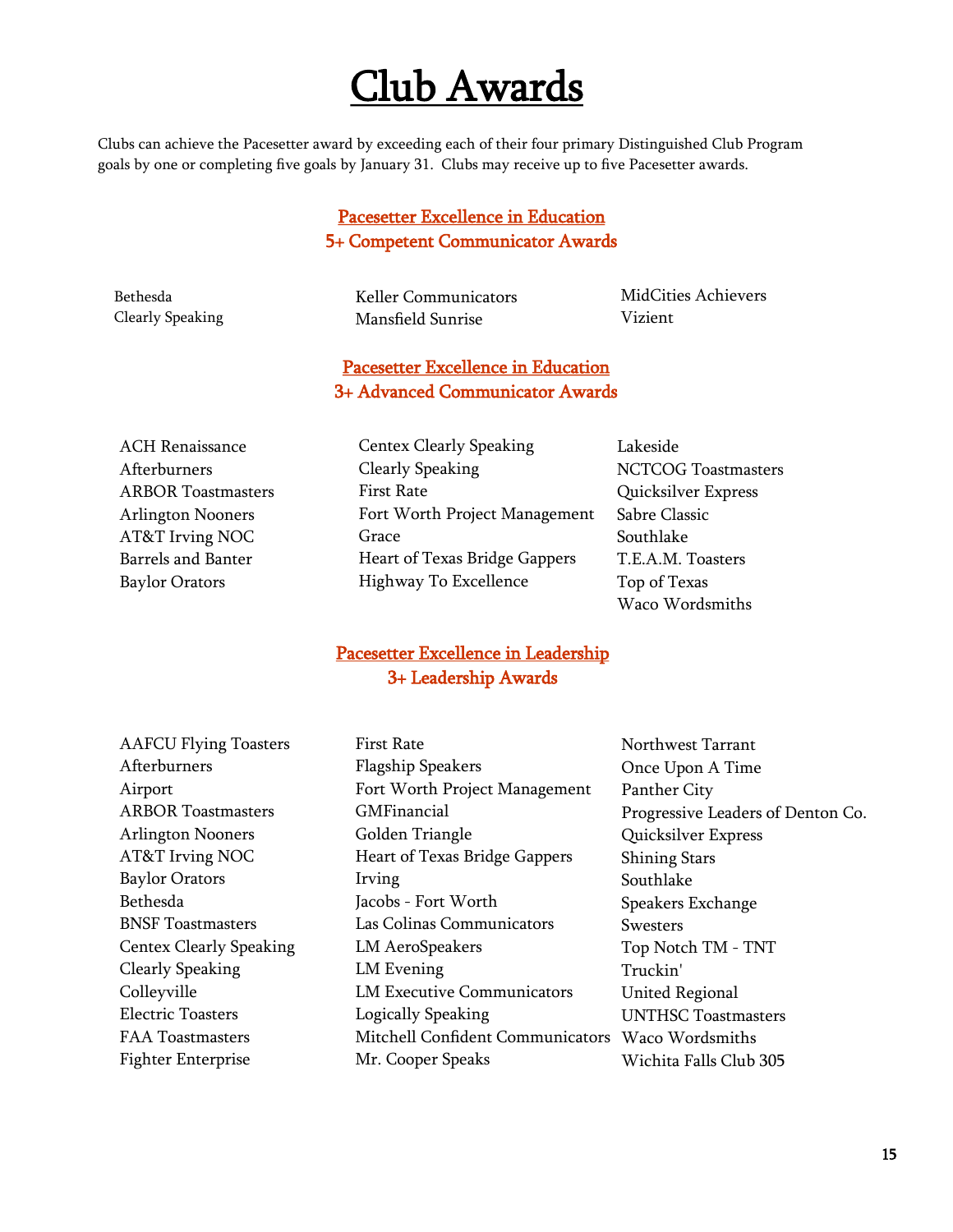### Club Awards

Clubs can achieve the Pacesetter award by exceeding each of their four primary Distinguished Club Program goals by one or completing 5 goals by January 31. Clubs may receive up to five Pacesetter awards.

#### Pacesetter Excellence in Marketing 9+ New Members

AAFCU Flying Toasters Abilene Toastmasters Club 1071 ACH Renaissance Afterburners Airport Alliance Networks Allied Electronics Spellbinders Angelo State Arlington Nooners Barrels and Banter Baylor Orators Bethesda Brink's US Burleson Cleburne COFfee Toasters **Colleyville** Connection Communicators Crefmasters Denton DG Toastmasters Dyess Electric Toasters Energizers

Flagship Speakers Flower Mound Fort Worth Project Management GMFinancial Highway To Excellence Irving IT EGOS Jacobs - Fort Worth Keller Communicators Las Colinas Communicators Las Colinas Towers Logically Speaking Longhorn Main Street Speakers Mercedes-Benz Financial Services MidCities Achievers Mitchell Confident Communicators Nationstar Inspires NCTCOG Toastmasters NE Tarrant Nissan Northwest Tarrant Out On The Town

#### Pacesetter Excellence in Goal Setting 5+ Goals by January 31

Abilene Toastmasters Club 1071 ACH Renaissance Afterburners Allied Electronics Spellbinders ARBOR Toastmasters Arlington Nooners AT&T Irving NOC Barrels and Banter Baylor Orators Centex Clearly Speaking Clearly Speaking Colleyville

Dyess Energizers First Command Flagship Speakers Flower Mound Fort Worth Project Management Grace Heart of Texas Bridge Gappers Irving LM Evening Logically Speaking Mercedes-Benz Financial Services Passion -> Purpose -> Power Progressive Leaders of Denton Co. Roanoke Texas Sabre Classic Something to Talk About Southlake Southlake Reach for Success Speak Up New Life Swesters T.E.A.M. Toasters TAMU Law TCU Toastmasters Toastmasters of Instruction ToastStop Top Flight Top Notch TM - TNT Top of Texas UNTHSC Toastmasters Vista Ridge Waco Texas Toasters WBC Toastmasters Wells Fargo Dallas/Ft Worth World Renowned Grand Prairie

Mr. Cooper Speaks Progressive Leaders of Denton Co. Quicksilver Express Roanoke Texas Sabre Classic Southlake Top Flight Top Notch TM - TNT Top of Texas UNTHSC Toastmasters Waco Wordsmiths World Renowned Grand Prairie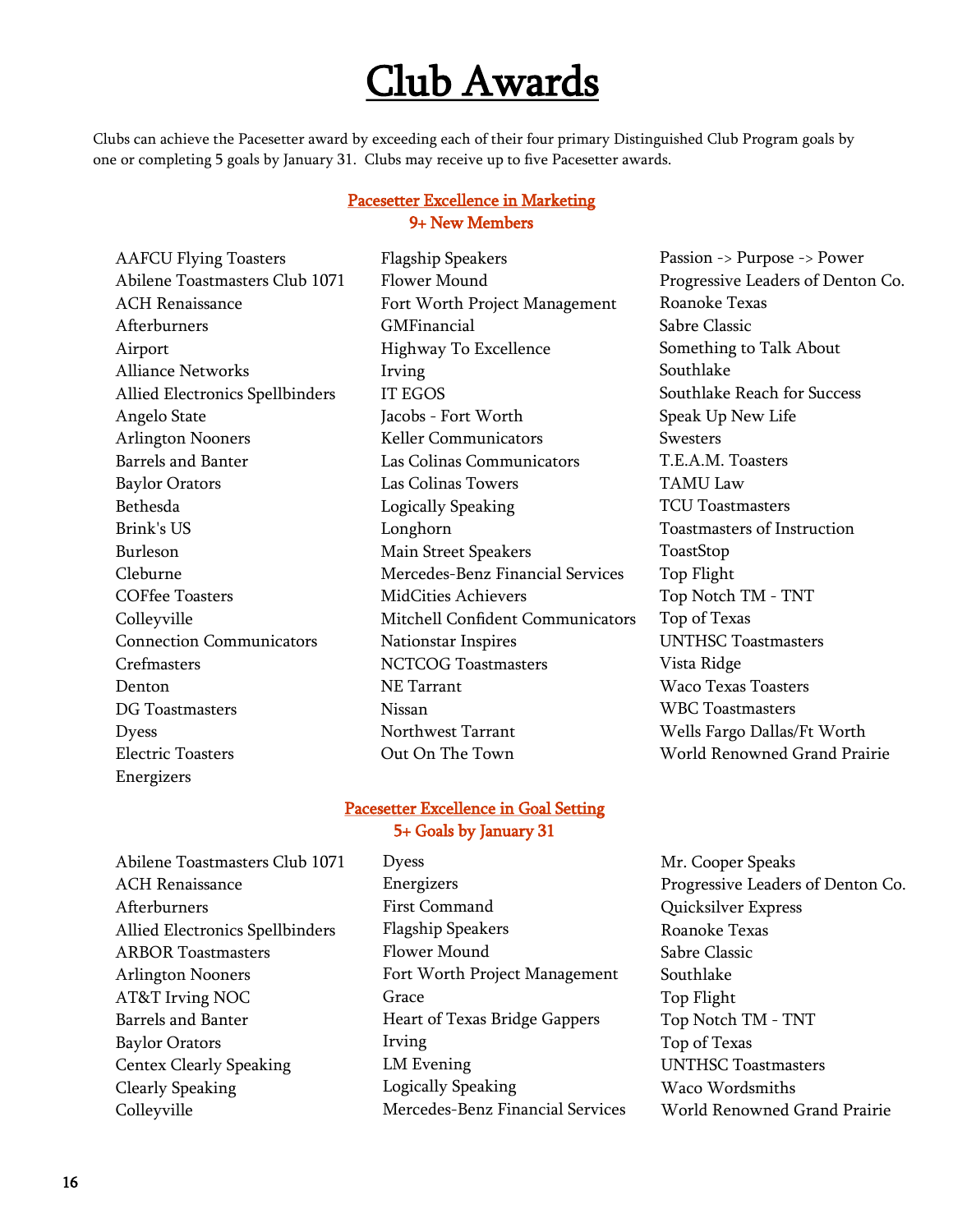#### District Director's 20+ Clubs

Clubs ending their year at charter strength (20 or more members) receive the special District Director's 20+ award.

AAFCU Flying Toasters Abilene Toastmasters Club 1071 Afterburners Airport Alliance Networks ARBOR Toastmasters Arlington Nooners AT&T Irving NOC Barrels and Banter Bethesda BNSF Toastmasters Brink's US Burleson Clearly Speaking Cleburne **Colleyville** Connection Communicators Crefmasters DG Toastmasters Do-Gooder Hill DTCC Dallas Dyess Electric Toasters Energizers Epsilonians FAA Toastmasters Fighter Enterprise

First Rate Fish Pond Flagship Speakers Flower Mound Fort Worth Project Management GM Financial Burnett GMFinancial Golden Triangle Highway To Excellence Inside Edge Irving IT EGOS Jacobs - Fort Worth Keller Communicators Kroger Masters Lakeside Las Colinas Communicators LibOrators LM Evening LM Executive Communicators Main Street Speakers Mercedes-Benz Financial Services Mitchell Confident Communicators MLCC Toastmasters Mr. Cooper Speaks Nationstar Inspires NCTCOG Toastmasters

NE Tarrant Nissan Northwest Tarrant Off The Cuff Oh Thank Heaven Once Upon A Time Oratory Excellence Out On The Town Passion -> Purpose -> Power Progressive Leaders of Denton Co. Roanoke Texas Sabre Classic Savvy Sayers Something to Talk About Southlake Southlake Reach for Success **Swesters** TCU Toastmasters Toastmasters of Instruction ToastStop Top Flight United Communicators United Regional Ursus Inspired Vista Ridge Waco Texas Toasters WBC Toastmasters World Renowned Grand Prairie

#### Phoenix Award

Clubs beginning the year with 12 or fewer members and building membership to charter strength (20 members) or greater receive the District 25 Phoenix Award. Clubs receive a special ribbon which they can proudly display on their club banner.

Toastmasters of Instruction In addition to finishing year with 20+ members club achieved President's Distinguished Status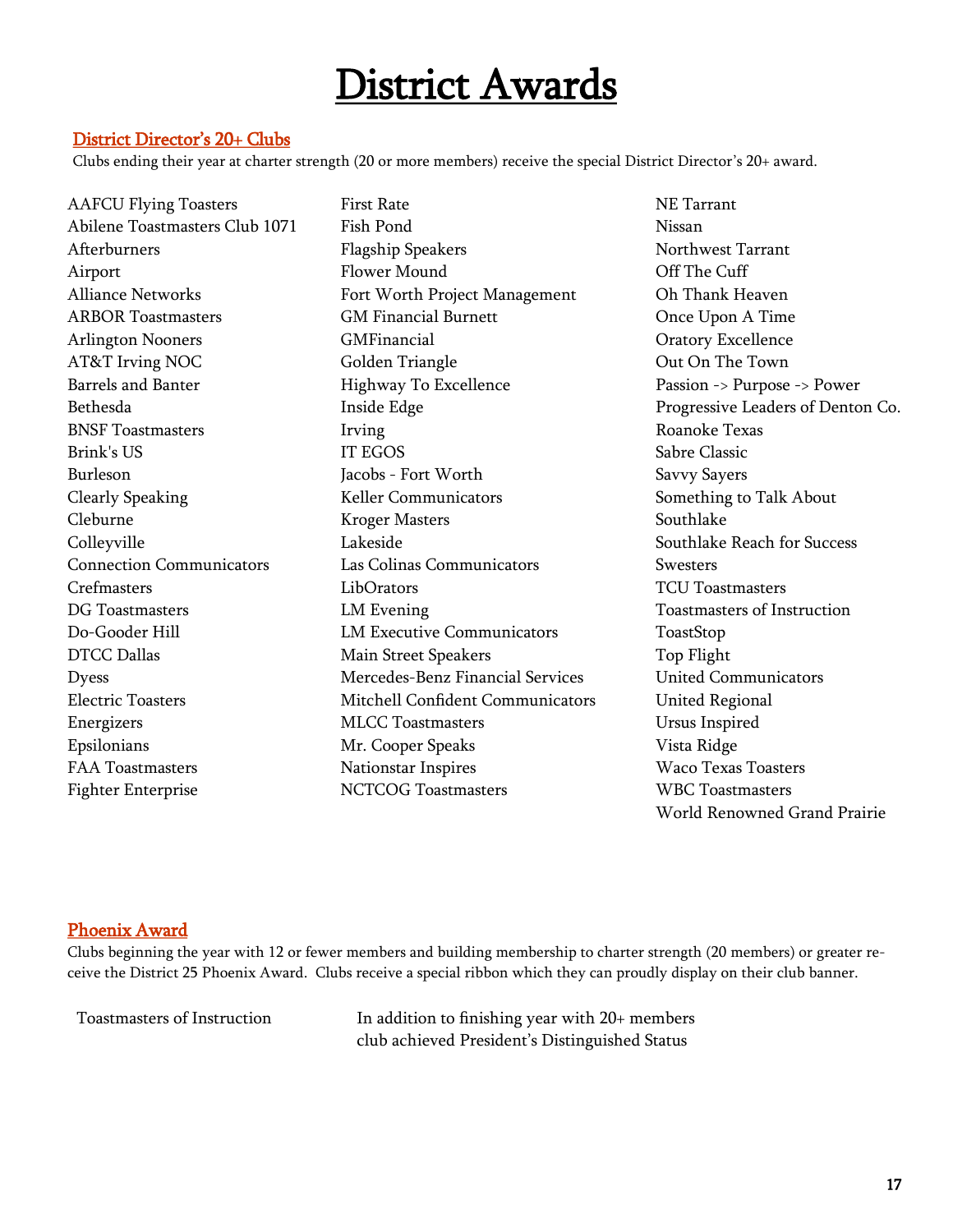#### Experience Excellence Members

Experience Excellence pins were given to those who made an extra effort to provide an excellent experience for our members. The pins were given by the district director or another district officer, or upon the recommendation of a fellow member.

> Andrea Anderle Scott Benjamin Kathy Blackmon Emerald Cassidy Les Condit Joyce Cottingham Brenda Daniels Tammy Davis Natalie Dennes Bill Easley Jyothi Eppalapalli Nathan Frick Susan Gardner Brandon Geiger Branon Gilbert Dana Glazier Michele Gooch D'Anna Hamilton Rebecca Harvey Elizabeth Hazzard Abdel Hernandez Teri Jones Mady Killfoil Sonia Leonard Setma Maddox Leonard Malley David Martin David McCallister Marylee Mims

Tahseen Mohammad Edgard Moses-Batson Eugene Mosley Chris Nichols Mark Novak Keith O'Briant Nora O'Garro Roy Opel Bob Patton Diana Patton Kelly Pelkey Allan Pickering Jamie Pickering Carlos Quintanilla Norma Rainey Misty Ricketts Liz Romero Greg Royster Anusha Sabbineni Amelinda Salas Emily Seamster Shirlee Sow Laura Stewart Bonne Stroman Stella Timmons Bob Titiryn Mathew Valastro Angeline Wehmeyer Michael Weinmann Myriam Wilkerson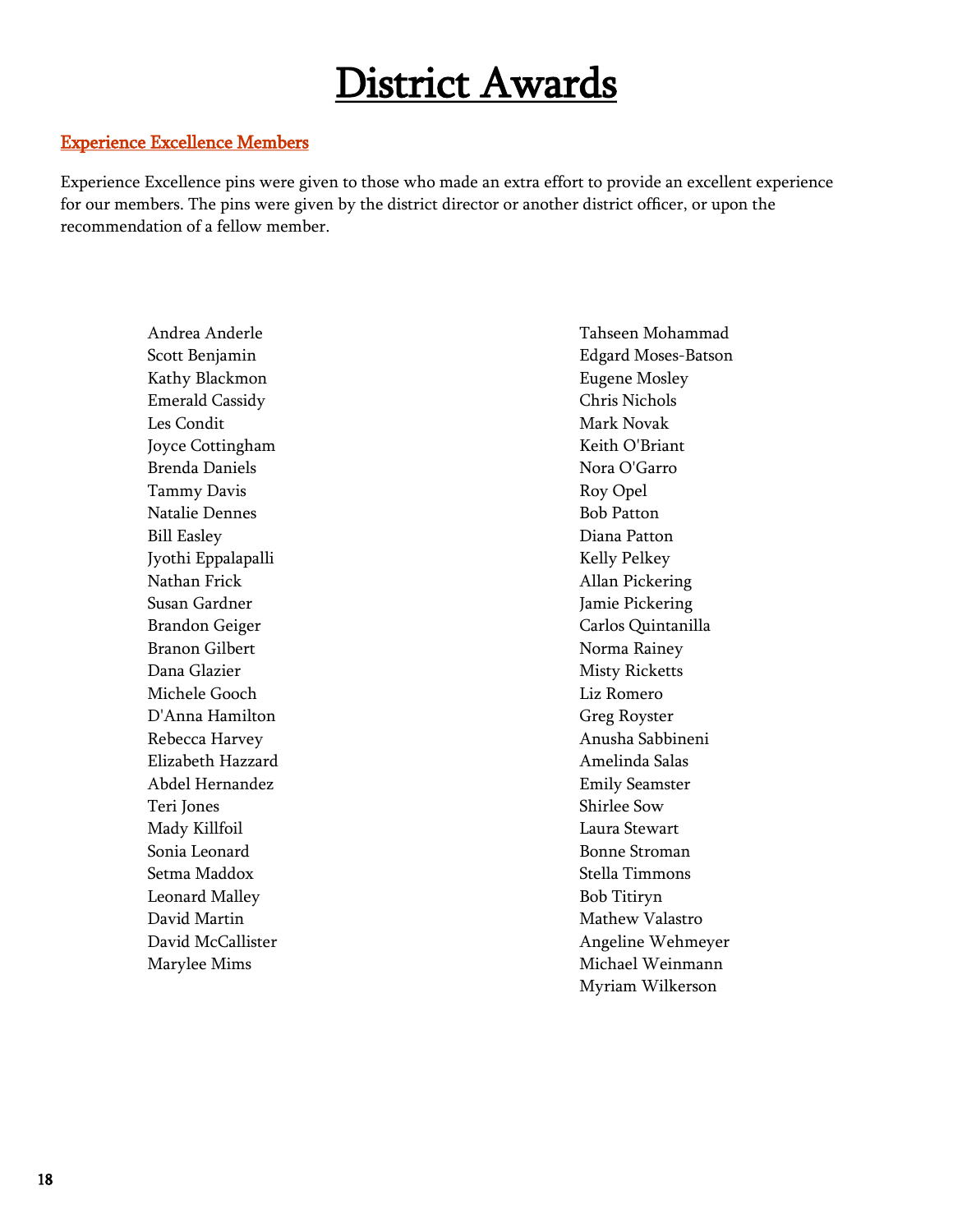#### Experience Excellence Clubs

Clubs received a banner ribbon after completing two or more of the following commitments:

- Submit a Club Success Plan by September 30, 2016
- Submit 90% of base membership renewals by September 30, 2016
- Submit a formal Mentoring Plan for your club by January 31, 2017
- Submit 90% of base membership renewals by March 31, 2017
- Reach Distinguished status or better by April 30, 2017

Abilene Toastmasters Club 1071 ACH Renaissance Afterburners Alliance Networks ARBOR Toastmasters Arlington Nooners AT&T Irving NOC Barrels and Banter Baylor Orators Bethesda Burleson Clearly Speaking **Crefmasters** DG Toastmasters Electric Toasters Executive Leadership First Rate

Flagship Speakers Fort Worth Project Management Highway To Excellence Irving Jacobs - Fort Worth Keller Communicators Leaders-Speakers of Tomorrow LM Executive Communicators Main Street Speakers Mercedes-Benz Financial Services **MotorMouths** Mr. Cooper Speaks Northwest Tarrant Off The Cuff Once Upon A Time Out On The Town Pioneer Power Speakers

Progressive Leaders of Denton Co Roanoke Texas Savvy Sayers SEAS Toastmasters Skymasters Soapbox Heroes Something to Talk About Southlake Toastmasters of Instruction ToastStop Top Flight Top of Texas UNTHSC Toastmasters Waco Texas Toasters Waco Wordsmiths Wells Fargo Dallas/Ft Worth

#### Golden Gavel Clubs

Clubs with well-run lively and educational meetings that meet the eleven different criteria and serve the needs of their members can earn the Golden Gavel Award.

ACH Renaissance Afterburners ARBOR Toastmasters AT&T NOC Baylor Orators Bethesda Burleson Clearly Speaking Flagship Speakers FMC Flow Masters

- Fort Worth Project Management Golden Triangle Heart of Texas Bridge Gappers Highway to Excellence Keller Communicators Main Street Speakers Mr. Cooper Speaks Northwest Tarrant Project Mgrs & Systems Engrs Quicksilver Express
- Roanoke Texas Signet Jewelers Something to Talk About Southlake T.E.A.M Toasters Toastmasters of Instruction Top of Texas Waco Wordsmiths Wichita Falls 305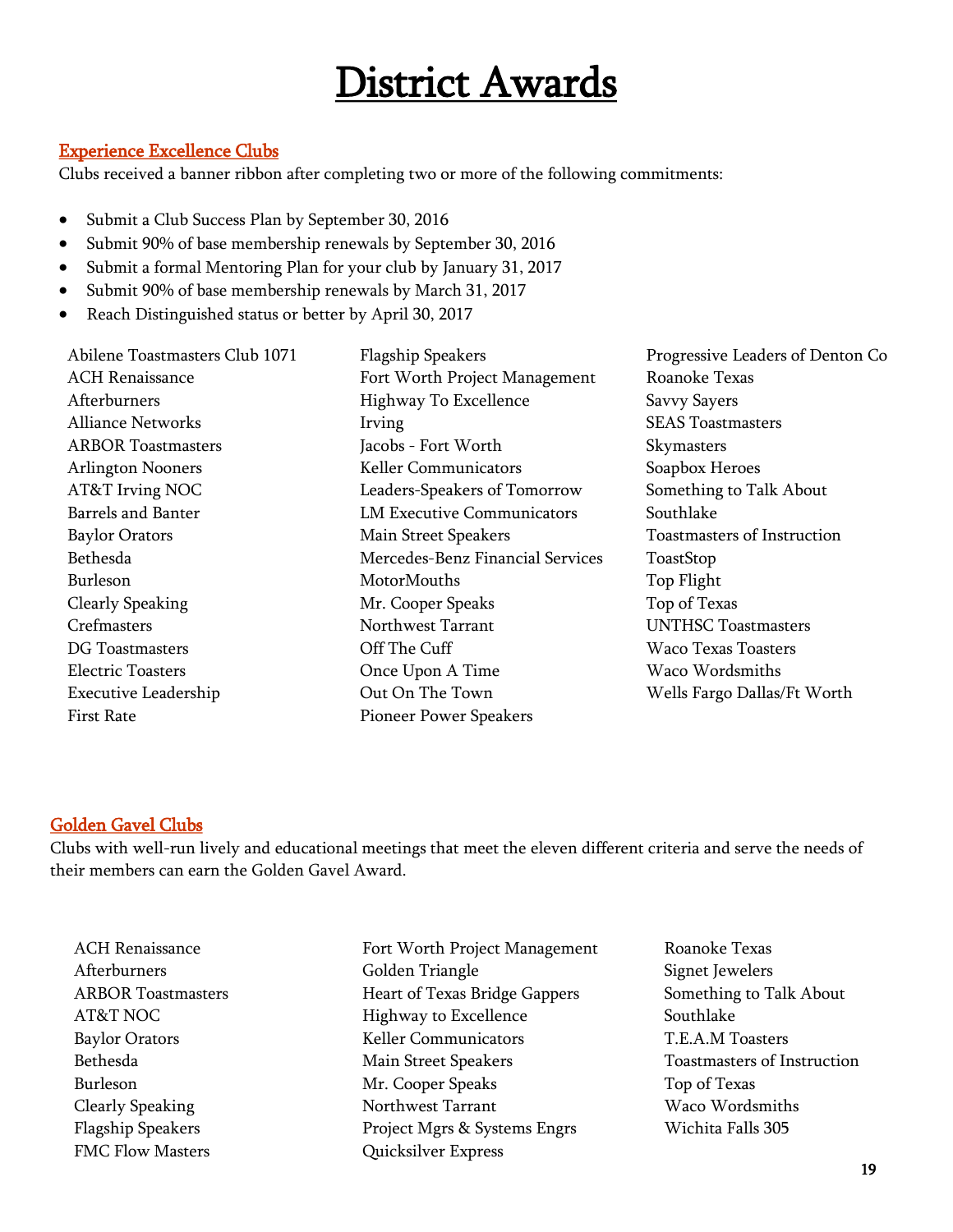### Distinguished Clubs

#### Distinguished Clubs 2016-2017

BNSF Toastmasters COFfee Toasters Crefmasters DG Toastmasters DTCC Dallas

FAA Toastmasters Fish Pond Jacobs - Fort Worth Mitchell Confident Communicators Nationstar Inspires

NE Tarrant Oh Thank Heaven Once Upon A Time Passion -> Purpose -> Power

#### Select Distinguished Clubs 2016-2017

Airport Allied Electronics Spellbinders Colleyville Connection Communicators Electric Toasters Executive Leadership Flagship Speakers

- GMFinancial Golden Triangle Las Colinas Communicators Longhorn Mercedes-Benz Financial Services NCTCOG Toastmasters
- Nissan Out On The Town ToastStop Top Flight United Regional Vista Ridge Waco Texas Toasters

#### President's Distinguished Clubs 2016-2017

| <b>First Rate</b>                 | Sabre Classic                |
|-----------------------------------|------------------------------|
| Flower Mound                      | Savvy Sayers                 |
| Fort Worth Project Management     | Something to Talk About      |
| Highway To Excellence             | Southlake                    |
| Irving                            | Southlake Reach for Success  |
| Keller Communicators              | Speak Up New Life            |
| Lakeside                          | Swesters                     |
| LM Evening                        | <b>TCU</b> Toastmasters      |
| <b>LM Executive Communicators</b> | Toastmasters of Instruction  |
| Main Street Speakers              | Top of Texas                 |
| Mr. Cooper Speaks                 | <b>United Communicators</b>  |
| Northwest Tarrant                 | <b>UNTHSC Toastmasters</b>   |
| Off The Cuff                      | <b>WBC</b> Toastmasters      |
| Progressive Leaders of Denton Co. | World Renowned Grand Prairie |
| Roanoke Texas                     |                              |
|                                   |                              |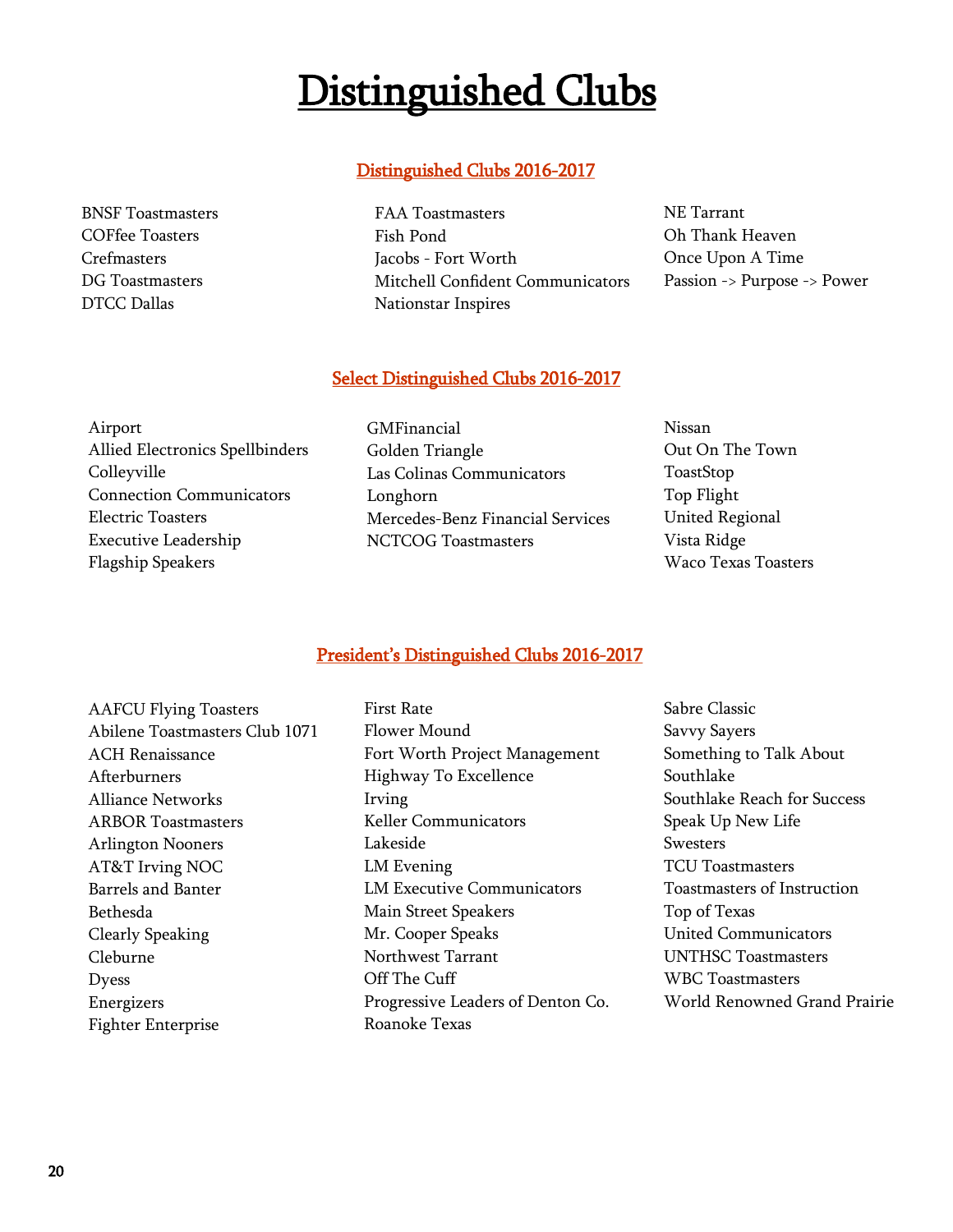#### Kaizen Award

District 25 recognizes clubs that have been Distinguished or better for 3 years in a row\*. This is a major accomplishment for a club, and District 25 is proud to be able to recognize these clubs for their efforts both over the past year and in previous years.

\*Clubs that are President's Distinguished 3 years in a row or longer receive the prestigious District 25 Director's Quality Award, which is the highest award a club can receive from the District.

| Club Name                       | Years | <b>Club Name</b>                  | Years |
|---------------------------------|-------|-----------------------------------|-------|
| <b>AAFCU Flying Toasters</b>    | 4     | Jacobs - Fort Worth               | З     |
| Airport                         | 13    | Keller Communicators              | 11    |
| <b>BNSF</b>                     | 19    | Las Colinas Communicators         | 20    |
| Clearly Speaking                | 9     | <b>LM Executive Communicators</b> | 3     |
| <b>Connection Communicators</b> | 10    | <b>NCTCOG</b>                     | 4     |
| <b>Dyess</b>                    | 3     | Nissan                            |       |
| <b>Electric Toasters</b>        | 5     | Out On The Town                   | 8     |
| <b>FAA Toastmasters Club</b>    | 3     | Sabre Classic                     | 14    |
| <b>First Rate</b>               | 8     | ToastStop                         | 3     |
| <b>Flagship Speakers</b>        | 16    | <b>United Communicators</b>       | 9     |
| GMFinancial                     | 3     | <b>United Regional</b>            | 3     |
| Golden Triangle                 | 3     | Vista Ridge                       | 3     |
|                                 |       | World Renowned Grand Prairie      | 12.   |

#### District 25 Director's Quality Award

The District 25 Director's Quality Award recognizes clubs that are President's Distinguished over a continuous 3-year period. This is the highest award a club can receive from the District. The clubs that are able to achieve and maintain this level of excellence prove year after year their commitment to their members and to the organization by signing up new members and nurturing them through the educational program. District 25 is proud to honor these consistently high-achieving clubs.

| Club Name                 | Years | <b>Club Name</b>      | Years |
|---------------------------|-------|-----------------------|-------|
| Abilene 1071              | 18    | Highway to Excellence | 4     |
| Afterburners              | 15    | Irving                | 3     |
| Alliance                  | 5     | Lakeside              | 11    |
| ARBOR                     | 5     | LM Evening            | 4     |
| <b>Arlington Nooners</b>  | 17    | Mr. Cooper Speaks     | 4     |
| AT&T Irving NOC           | 3     | Northwest Tarrant     | 3     |
| Bethesda                  | 5     | Off The Cuff          | З     |
| Cleburne                  | 4     | Roanoke Texas         | 5     |
| Energizers                | 5     | Savvy Sayers          | 4     |
| <b>Fighter Enterprise</b> | 7     | Southlake Club        | 10    |
| <b>Flower Mound</b>       | 3     | TCU                   | 4     |
|                           |       | WBC                   | З     |

21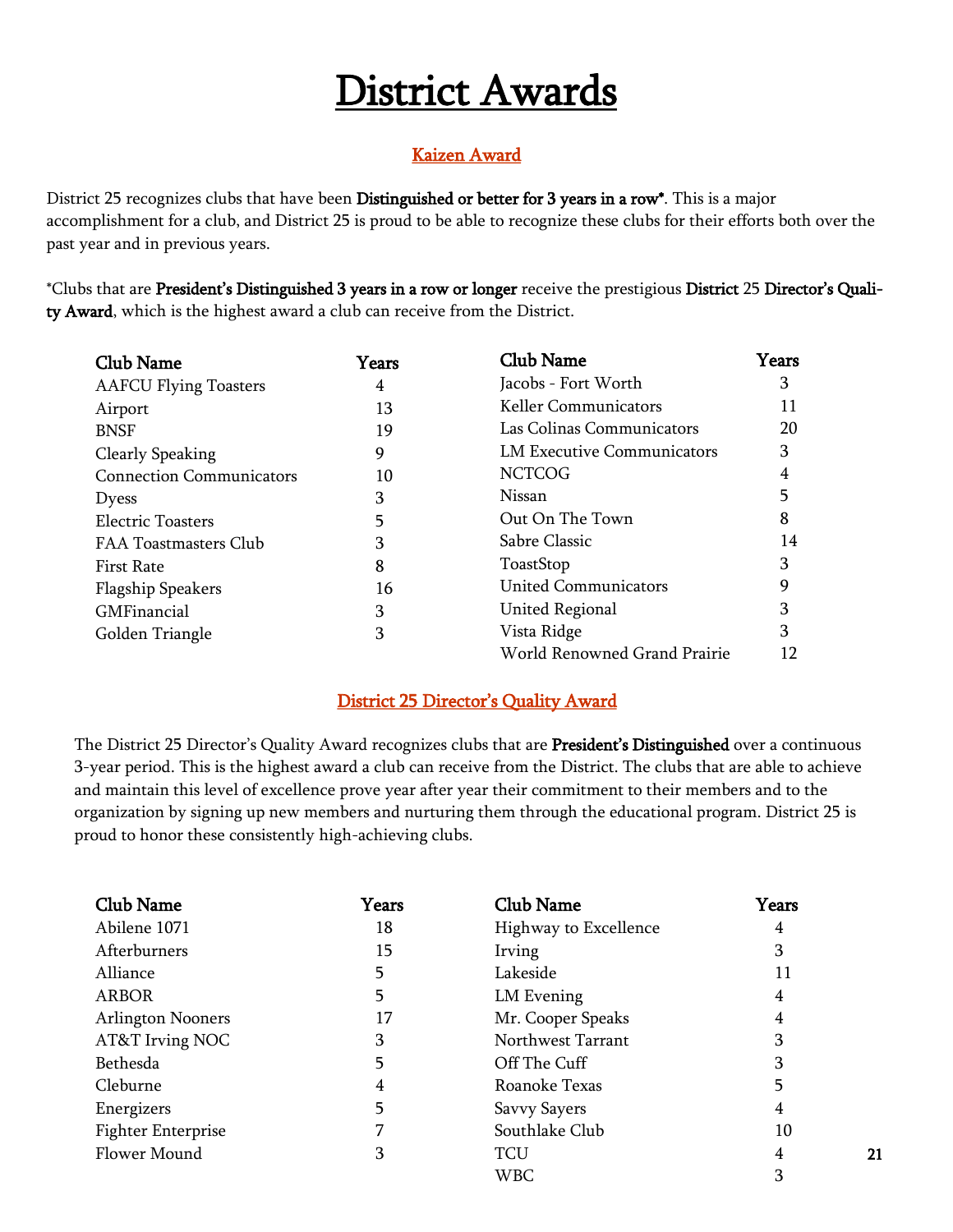### Distinguished Areas and Divisions

#### Distinguished Areas 2016-2017

Area 11 - Holly Trinh Area 21 - Eva Renn Area 24 - Kim Story Area 44 - Vicki Doyle Area 51 - Seth Moening Area 54 - Janet Bates Area 65 - Joshua Bauer Area 72 - Felicia Humphrey

#### Select Distinguished Areas 2016-2017

Area 14 - Mike Standish Area 22 - Maha Sengottiyan Area 53 - Bob Beideck Area 56 - Dennis Regan Area 62 - Tammy McCormick Area 73 - Charlie Bowles

#### President's Distinguished Areas 2016-2017

Area 23 - Quineka Ragsdale Area 25 - Jack Landry Area 63 - Susan Thompson

#### Distinguished Divisions 2016-2017

Division G - Chris Raneri

#### President's Distinguished Divisions 2016-2017

Division B - Joyce Trimble Division E - Jon Perry Division F - Pamela Benjamin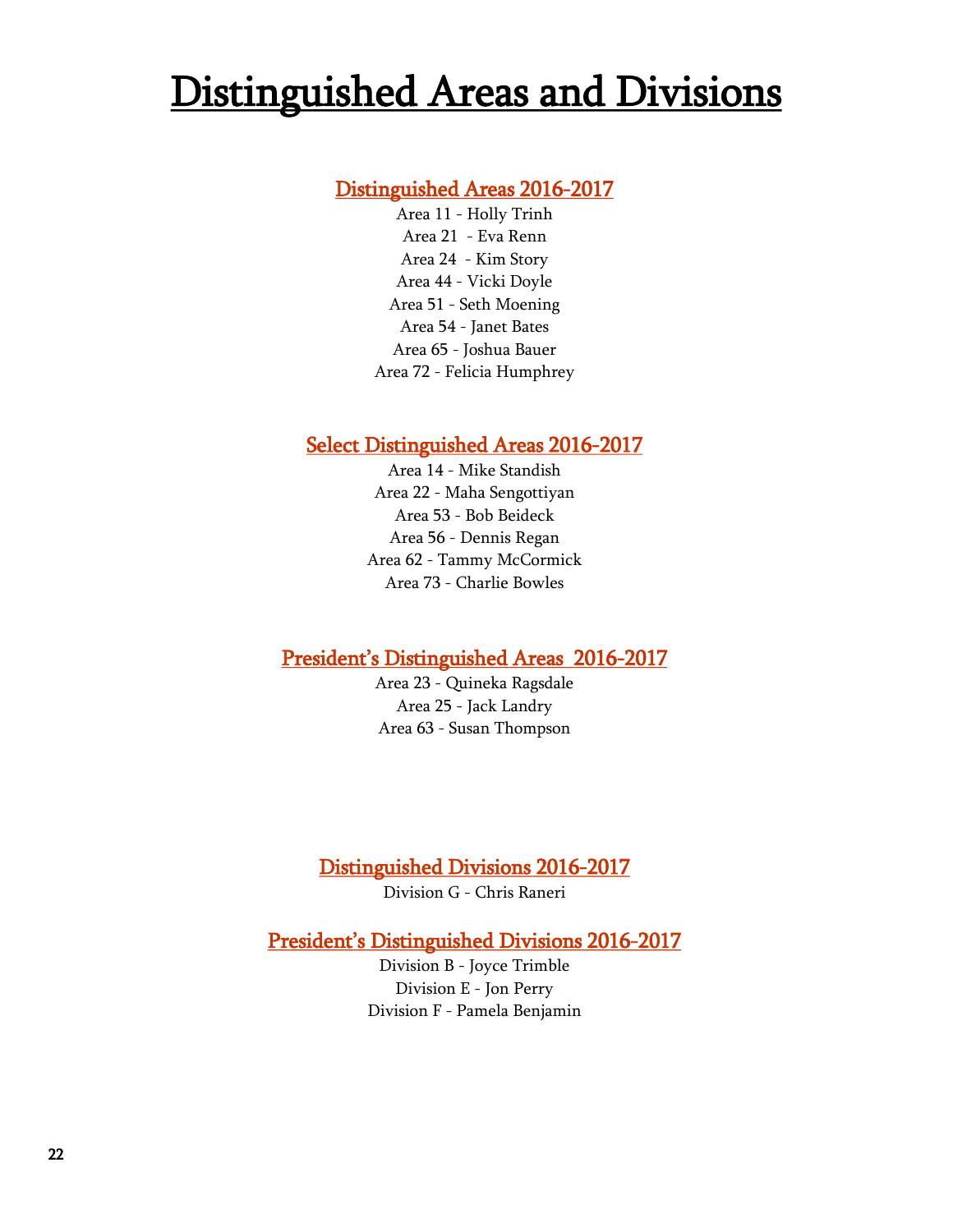# **Special Recognition Awards**

#### District Director's Service Award

This award honors a District 25 member whose dedication to service, loyalty to the district, and adherence to the Toastmasters Promise provided outstanding leadership, inspiring others to excel.

#### Experience Excellence

This award recognizes a member who unselfishly helped the members and clubs of District 25 to "Experience Excellence."

#### Area Director of the Year

This award recognizes an area director whose dedication, commitment, and area team significantly contributed to district goal achievement.

### Division Director of the Year

This award recognizes a division director for outstanding performance in membership building and retention, club extension, education/training, leadership, and other areas critical to district success.

#### Toastmaster of the Year

This award recognizes the Toastmaster whose dedication, commitment, and efforts significantly contributed towards achieving the goals and mission of the district and who best exemplifies the values of Toastmasters International: integrity, respect, service, and excellence. This honoree exemplifies the true meaning of Toastmasters.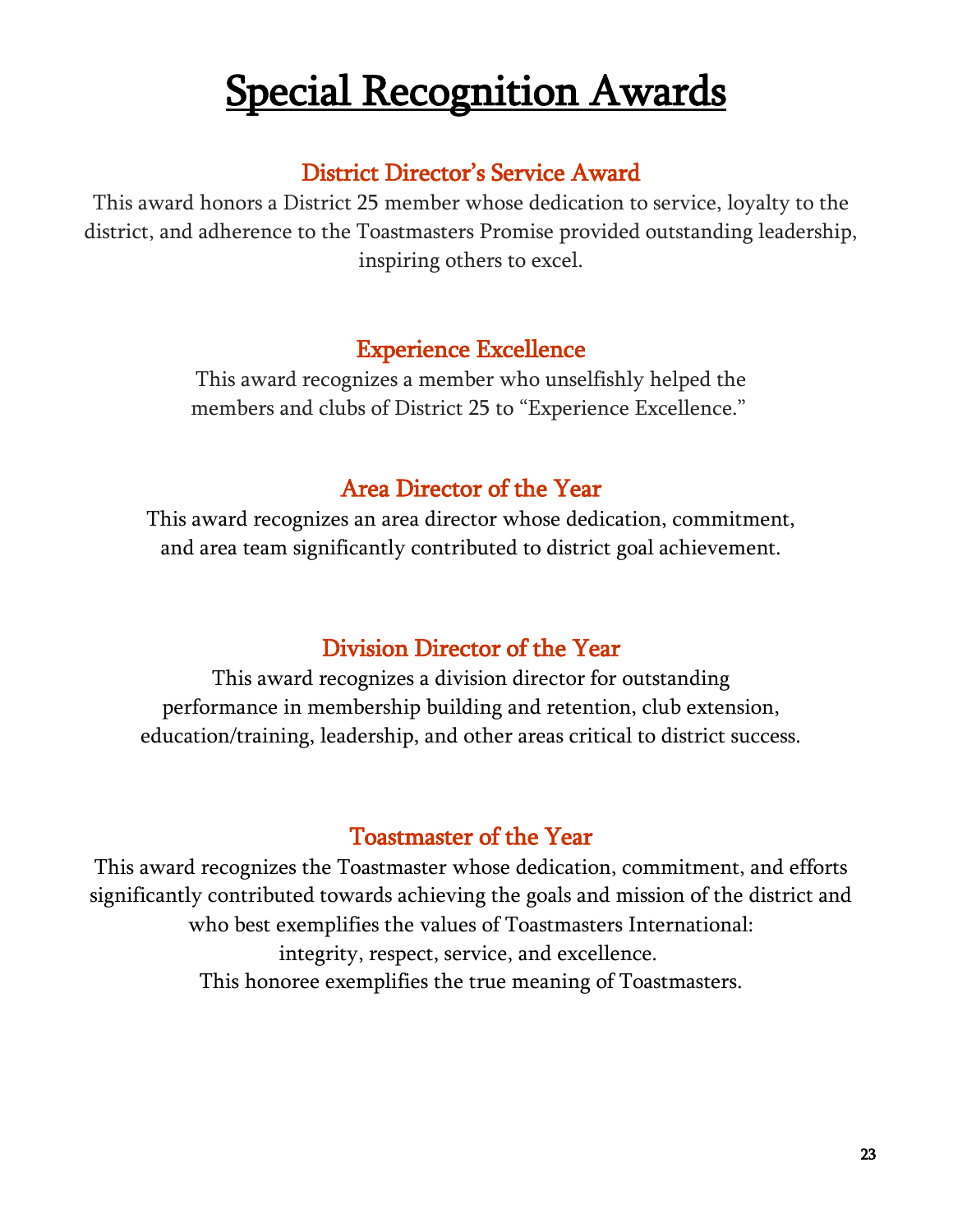### Thanks to…..

### 2016-2017 Awards Banquet Committee

#### Debra Sanford, Chair

Wendy Alston Tessie Clark Cindy Hinckley Curtis Holland Leigh Ann Levy Tammy McCormick Diana Patton Ray Ramon Jodie Sanders

Laura Stewart, Graphic Artist, Lone Star Graphic Designs Steve Bomar, Professional Photographer, Steve Bomar Photography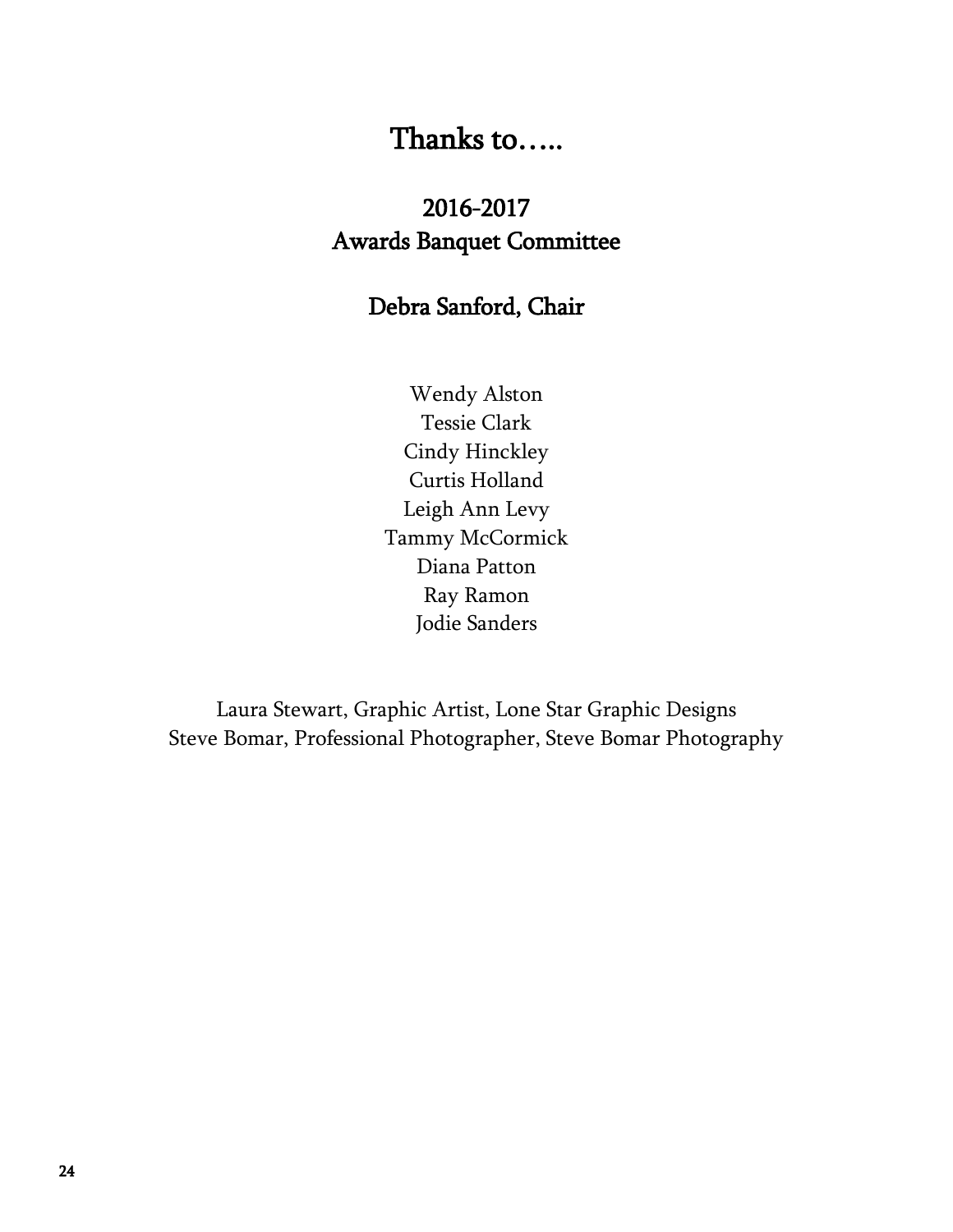### District 25 Clubs 2016-2017

 AAFCU Flying Toasters Abilene Toastmasters Club 1071 ACH Renaissance Afterburners Airport Alliance Networks Allied Electronics Spellbinders Amon Carter Orators Angelo State ARBOR Toastmasters Arlington Nooners AT&T Irving NOC Barrels and Banter Baylor Orators Bell Helicopter Bethesda BNSF Expressed BNSF Toastmasters Brink's US Burleson C3 - Corning Communicator's Centex Clearly Speaking Chillmasters Circle of Excellence Clearly Speaking Cleburne COFfee Toasters Colleyville Connection Communicators Contest Masters Cooke County Area Toasters CoServ Toastmasters\* Cowtown Cowtown Criers Crefmasters Daybreakers Denton DG Toastmasters Do-Gooder Hill DTCC Dallas Dyess Electric Toasters Energizers Epsilonians Excellence in the Speaking Arts TM Executive Leadership Expressionaires Extraordinary TM At EFWMA FAA Toastmasters Fighter Enterprise First Command First Rate Fish Pond Flagship Speakers Flower Mound FMC Flow Masters Fort Worth Project Management GM Financial Burnett\*

 GMFinancial Golden Triangle Grace Heart of Texas Bridge Gappers Highway To Excellence Household of Faith ICE Breakers Inner Voice Inside Edge Irving IT EGOS Jacobs - Fort Worth Keller Communicators Kroger Masters\* Lake Vista Lakeside Las Colinas Communicators Las Colinas Towers Leaders-Speakers of Tomorrow Leading Homeward LibOrators\* Little Elm LM AeroSpeakers LM Evening LM Executive Communicators Logically Speaking Longhorn Main Street Speakers Mansfield Sunrise Masters of the Blue-Niverse Maverick Mercedes-Benz Financial Services MidCities Achievers Mitchell Confident Communicators\* MLCC Toastmasters\* MotorMouths Mr. Cooper Speaks Nationstar Inspires NCTCOG Toastmasters NE Tarrant NEC Toastmasters Nissan North Texas Northwest Tarrant Off The Cuff Oh Thank Heaven Once Upon A Time\* Oration Plus Oratory Excellence Out On The Town Panther City Passion -> Purpose -> Power\* Pioneer Power Speakers Plus-Two Power Communicators Pro A.M. Progressive Leaders of Denton Co. Project Managers & Systems Engrs

 Quicksilver Express Reveille Roanoke Texas Sabre Classic Savvy Sayers SEAS Toastmasters Shining Stars Siemens Arlington/Grand Prairie Signet Jewelers Six Twenty Nine Skymasters Smooth Talkers Soapbox Heroes Something to Talk About\* Southlake Southlake Reach for Success Southwest Bank Shining Stars SPEAK UNITED Speak Up New Life Speak With Success Speakers Exchange Speaking With Class Successful Speakers Swesters T.E.A.M. Toasters Talk Blue TAMU Law Tarrant County TCU Toastmasters Texas Toast The Voice Thumbs Up Tip Top Toast the Blues ToastCrafters Toastmasters of Instruction ToastStop Top Flight Top Notch TM - TNT Top of Texas Triumph Talk of the Town\* Truckin' United Communicators United Regional UNTHSC Toastmasters Ursus Inspired\* USB Texas Toast Verbal Eyes Club Vista Ridge Vizient Waco - Early Birds Waco Texas Toasters Waco Wordsmiths WBC Toastmasters Weatherford Wells Fargo Dallas/Ft Worth Wichita Falls Club 305 World Renowned Grand Prairie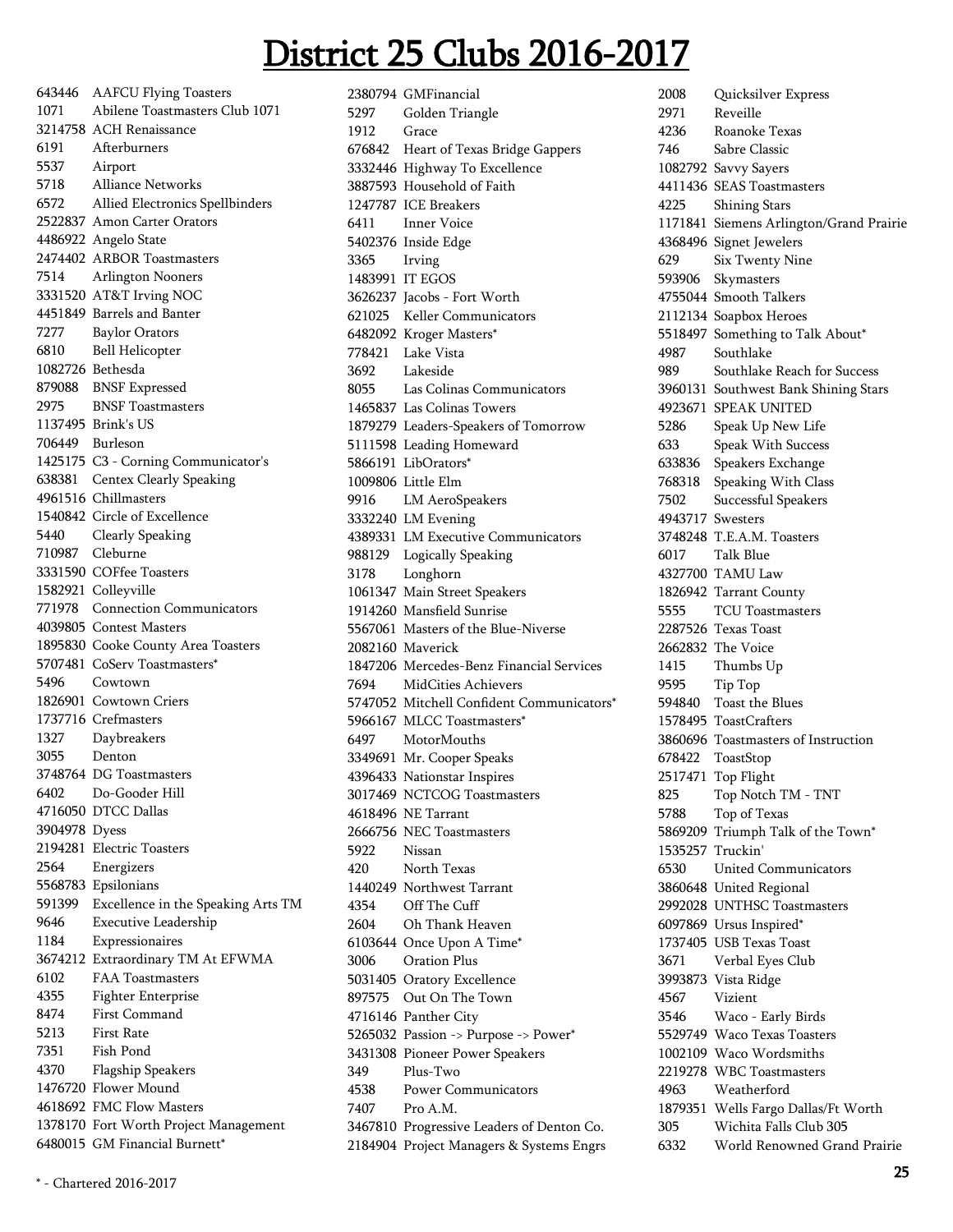### Who We Are

#### Toastmasters International Mission

We empower individuals to become more effective communicators and leaders.

#### District Mission

We build new clubs and support all clubs in achieving excellence.

#### Club Mission

We provide a supportive and positive learning experience in which members are empowered to develop communication and leadership skills, resulting in greater self-confidence and personal growth.

### Toastmasters International Core Values

- Integrity
- Respect
- Service
- Excellence

### Toastmasters International Envisioned Future

To be the first-choice provider of dynamic, high-value, experiential communication and leadership skills development.

### A Toastmaster's Promise

#### As a member of Toastmasters International and my club, I promise

- To attend club meetings regularly
- To prepare all of my projects to the best of my ability, basing them on the Toastmasters education program
- To prepare for and fulfill meeting assignments
- To provide fellow members with helpful, constructive evaluations
- To help the club maintain the positive, friendly environment necessary for all members to learn and grow
- To serve my club as an officer when called upon to do so
- To treat my fellow club members and our guests with respect and courtesy
- To bring guests to club meetings so they can see the benefits Toastmasters' membership offers
- To adhere to the guidelines and rules for all Toastmasters education and recognition programs
- To act within Toastmasters' core values of integrity, respect, service and excellence during the conduct of all Toastmasters activities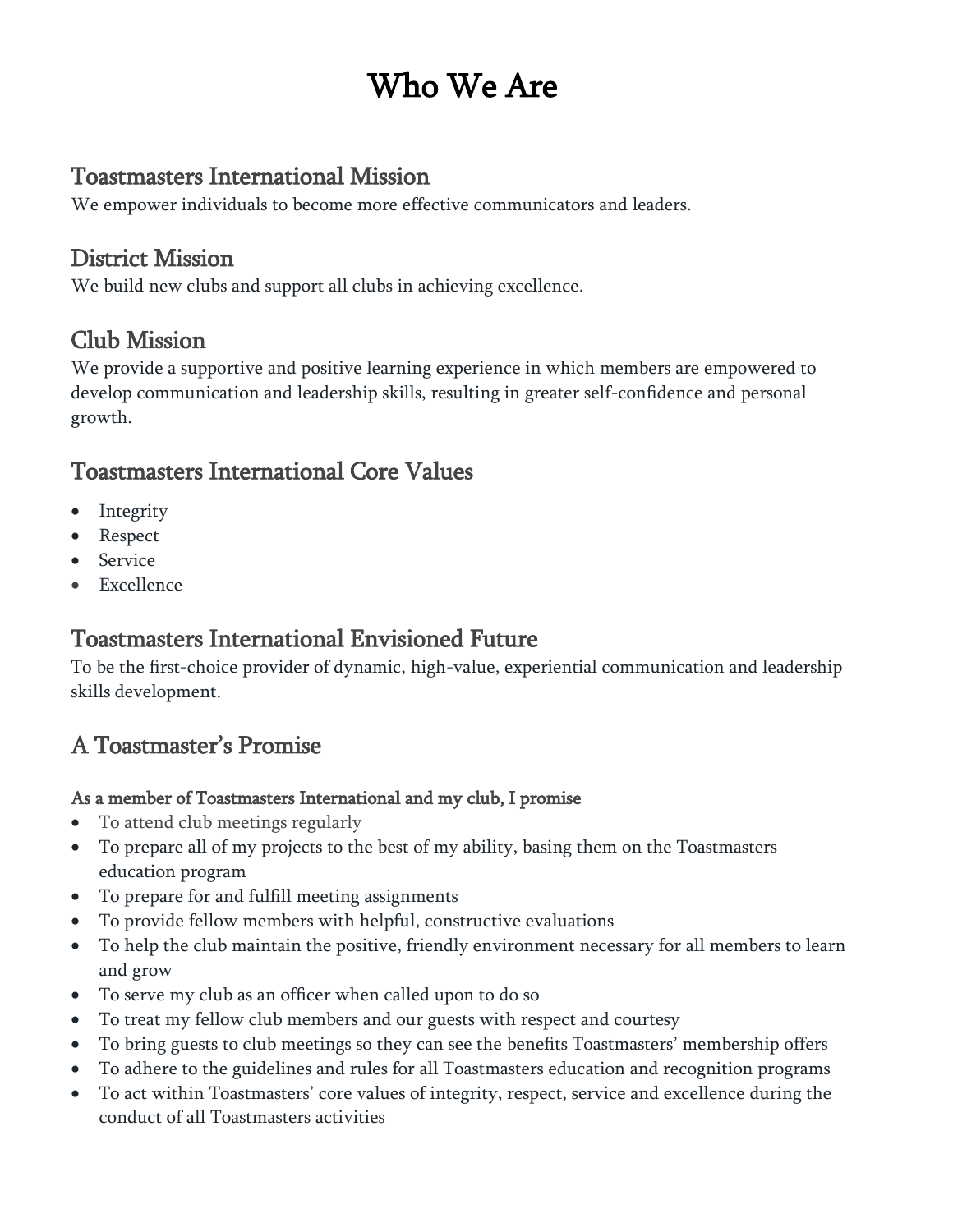



**Jodie Sanders** District Director



**Greg Pick** Program Quality Director



**Robi Ley** Club Growth Director



**Ron Davis** Public Relations Manager



**Hester Schwarzer** Administration Manager



**Wendy Knutson** Finance Manager



**Cindy Hinckley** Immediate Past District Director



**Suanna Davis** Division A Director



**Joyce Trimble** Division B Director



**Wes Hoover** Division C Director



**Patti Caya** Division D Director



**Jon Perry** Division E Director



**Pamela Benjamin** Division F Director



**Chris Raneri** Division G Director